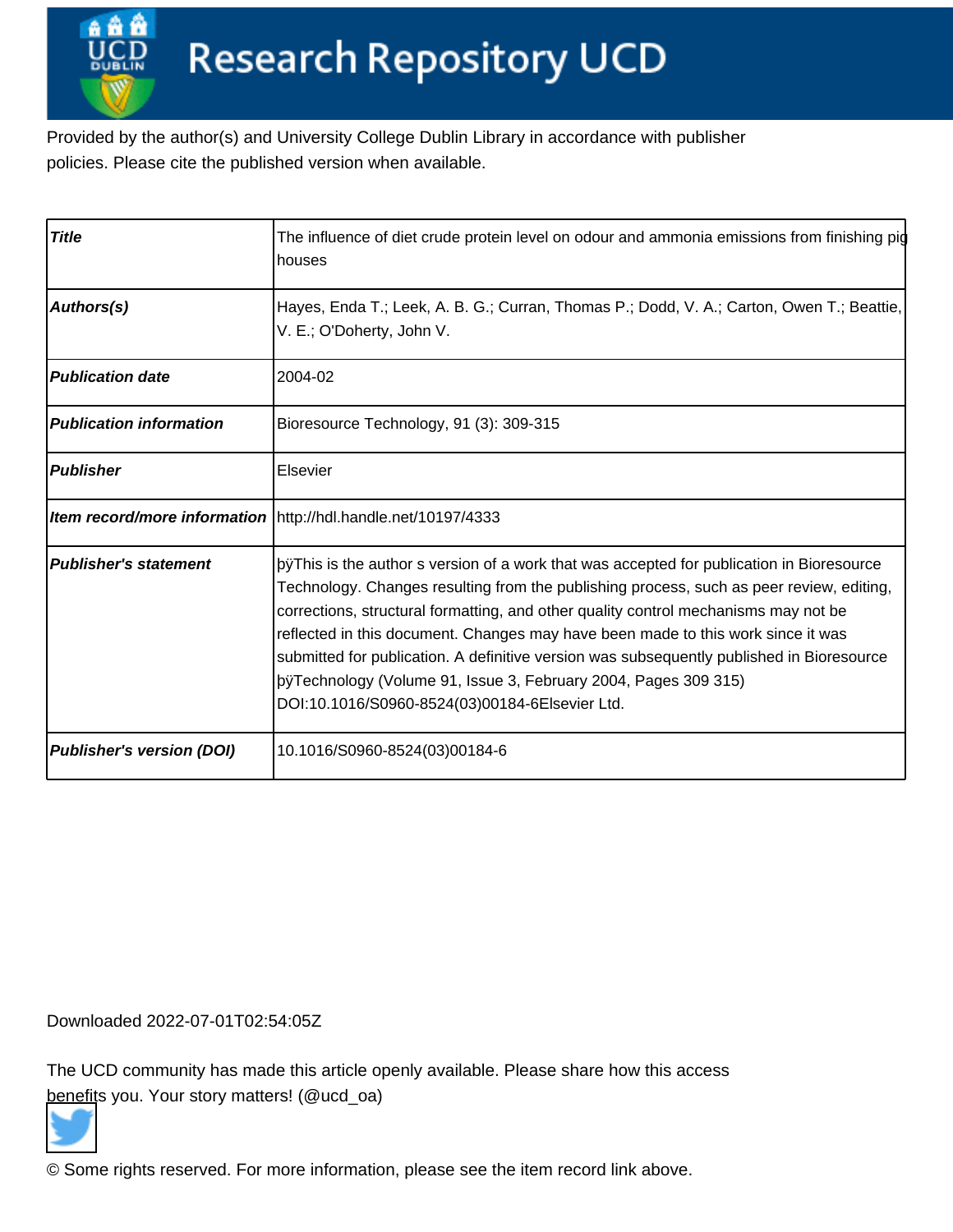# **The influence of diet crude protein level on odour and ammonia emissions from finishing pig houses**

E.T. Hayes<sup>a\*</sup>, A.B.G. Leek<sup>b</sup>, T. P. Curran<sup>a</sup>, V. A. Dodd<sup>a</sup>, O.T.Carton<sup>c</sup>, V.E. Beattie<sup>d</sup>, J V O'Doherty<sup>b</sup>

<sup>a</sup> Department of Agricultural and Food Engineering, University College Dublin, Earlsfort Terrace, Dublin 2, Ireland.

 $<sup>b</sup>$  Department of Animal Science and Production, University College Dublin, Lyons</sup> Research Farm, Newcastle, Co. Dublin, Ireland.

<sup>c</sup> Teagasc, Johnstown Castle, Co. Wexford, Ireland.

- $d$  Devenish Nutrition Ltd., 96 Duncrue Street, Belfast, BT3 9AR, Northern Ireland.
- \* Corresponding Author. Fax:  $+ 353$  1 4752119. Email: [enda.hayes@ucd.ie](mailto:enda.hayes@ucd.ie) (E.Hayes)

### **Abstract**

Feed trials were carried out to assess the influence of crude protein content in finishing pig diets on odour and ammonia emissions. Eight pigs (4 boars and 4 gilts, average initial weight 70.8 kg (s.e. 3.167) were housed in two pens that were isolated from the rest of a pig house at University College Dublin Research Farm, Newcastle, Dublin, Ireland. Four diets containing 130, 160, 190 and 220 g  $kg^{-1}$  crude protein were fed during six four-week feeding periods (one treatment per room). The first week of the feeding periods served to allow odour build up in the pens and as a dietary adjustment period. The pens had partially slatted floors that were cleaned and had all the manure removed after each four-week period. Odour and ammonia concentrations were measured on days 9, 14, 16, 21 and 23 of each trial period. Odour samples were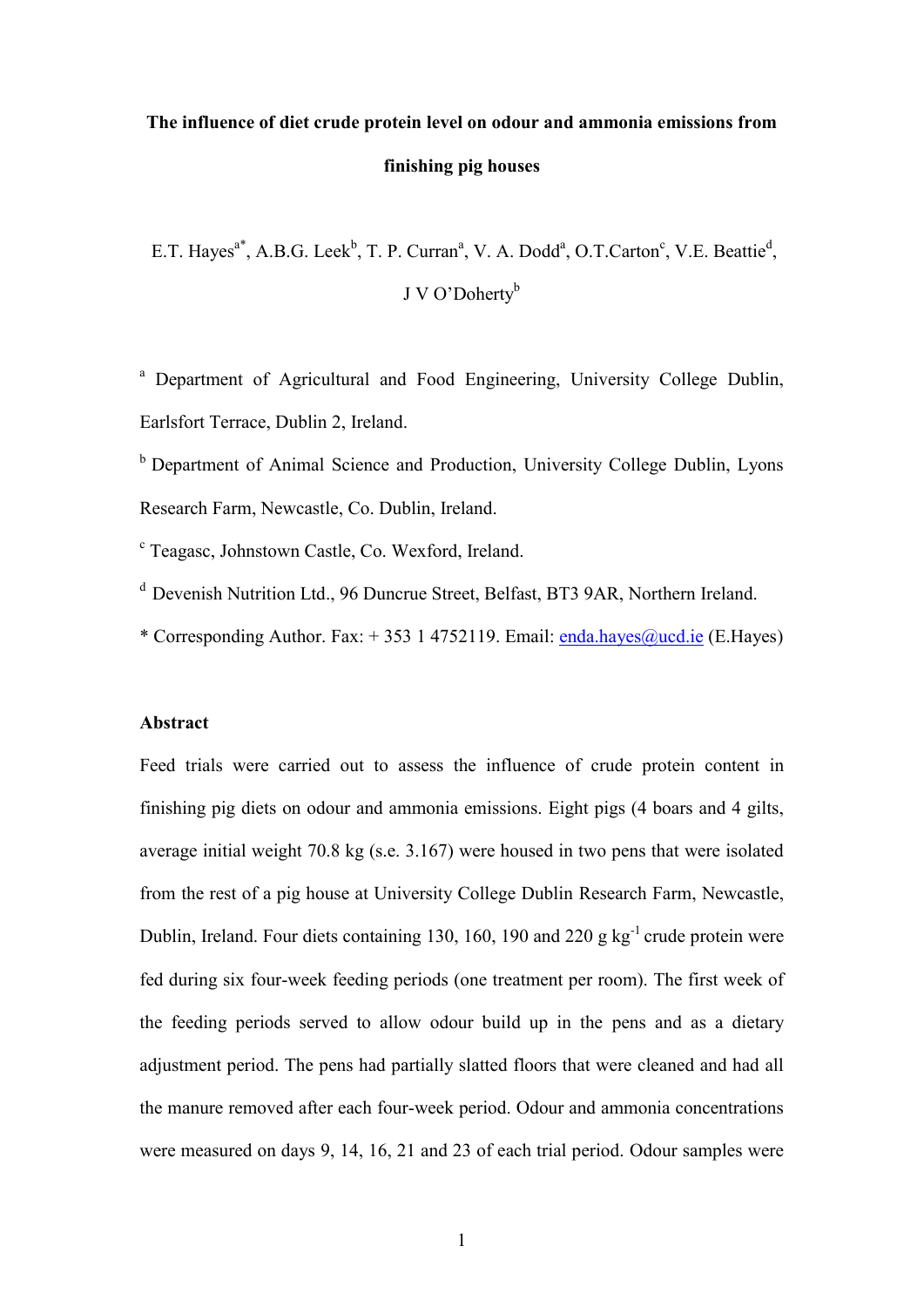collected in Nalophan bags and analysed for odour concentration using an ECOMA Yes/No olfactometer. The odour threshold concentration was calculated according to the response of the olfactometry panel members and was displayed in Ou<sub>E</sub> m<sup>-3</sup>, which referred to the physiological response from the panel equivalent to that elicited by 40 ppb  $v^{-1}$  *n*-butanol evaporated in 1 m<sup>3</sup> of neutral gas. Ammonia concentrations in the ventilation air were measured using Dräger tubes. The odour emission rates per animal for the 130, 160, 190 and 220 g  $kg^{-1}$  crude protein diets were 12.1, 13.2, 19.6 and 17.6 Ou<sub>E</sub> s<sup>-1</sup> animal<sup>-1</sup> respectively ( $P$ <0.01). The odour emission rate per livestock unit (500kg) for the 130, 160, 190 and 220 g kg<sup>-1</sup> crude protein diets were 77.6, 80.0, 115.8 and 102.9 Ou<sub>E</sub> s<sup>-1</sup> LU<sup>-1</sup> respectively ( $P$ <0.01). The ammonia emission rates per animal for the 130, 160, 190 and 220 g  $kg^{-1}$  crude protein diets were 3.11, 3.89, 5.89 and 8.27 g day<sup>-1</sup> animal<sup>-1</sup> respectively ( $P \le 0.001$ ). There was no significant difference in the average daily intake and the average daily gain for the four diets  $(P>0.05)$ . Manipulation of dietary crude protein levels would appear to offer a low cost alternative, in relation to end of pipe treatments, for the abatement of odour and ammonia emissions from finishing pig houses.

*Keywords*: Pig; Diet; Crude Protein; Odour; Ammonia; Olfactometry; Abatement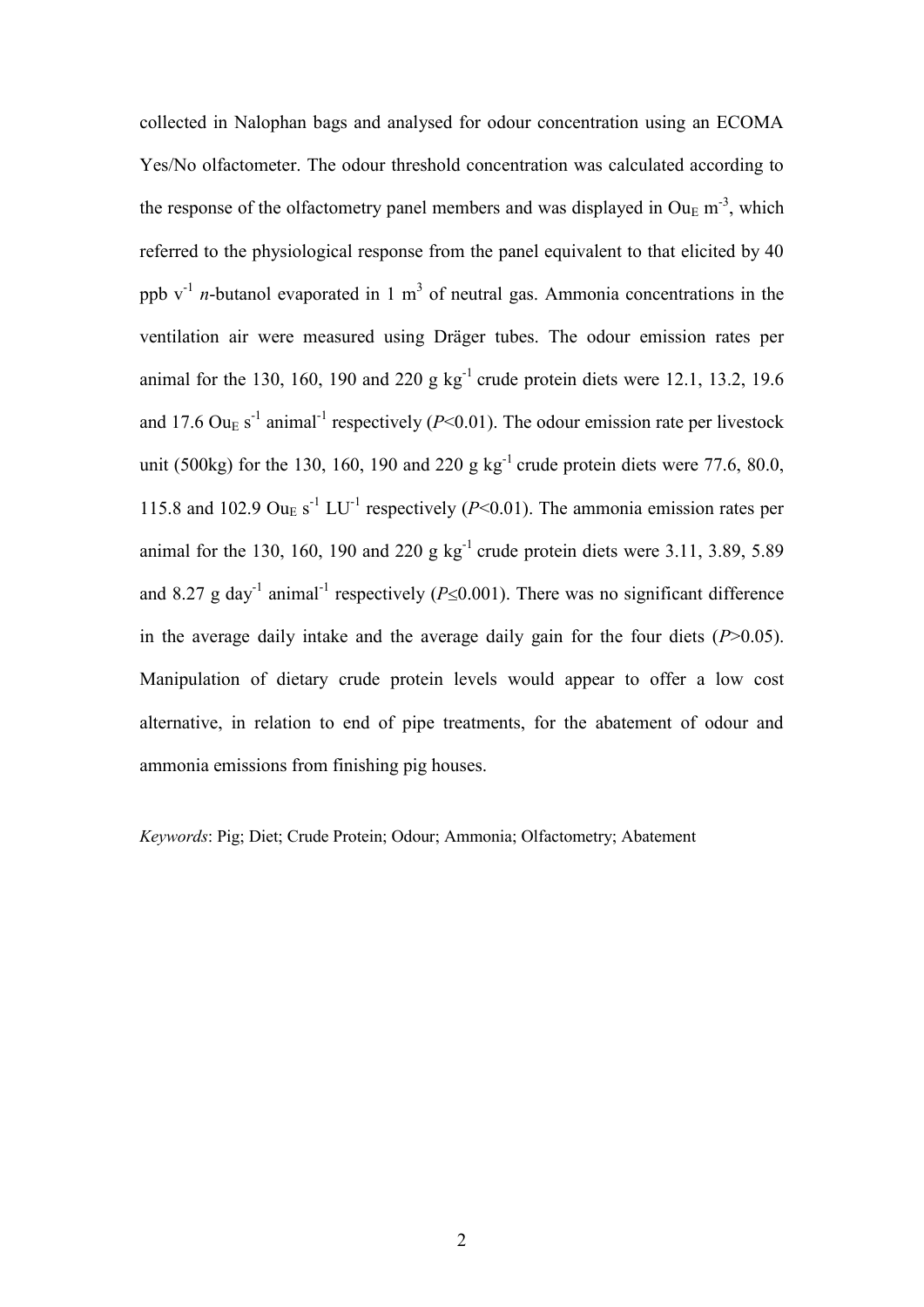#### **1. Introduction**

Pig production has changed in Ireland from a small scale enterprise carried out by a large number of farmers as an addition to the main farming enterprises, to a small number of specialist producers operating large scale units using high quality breeding stock and up to date techniques (Lara et al., 2002). Similar to other intensive farm operations, pig production generates substantial quantities of manure (faeces and urine) and mortalities, which lend themselves to a mixture of vapours, gases and dust combinations; odour and ammonia emissions are of particular environmental concern.

Odour emissions from pig production units can cause nuisance in the surrounding areas. Several guidelines and recommendations exist for protecting a neighbourhood from odour nuisance and are concerned on the one hand with the determination of setback distances and, on the other hand, with the implementation of odour reducing techniques (Gallmann et al., 2001). The main sources of odour include building ventilation, manure storage and land spreading. Often these odorous mixtures are a consequence of animal manure decomposing anaerobically to form unstable intermediate by-products resulting in a complex mixture of over 168 volatile compounds of which 30 are odorous (O'Neill and Phillips, 1992). These compounds created from natural biological reactions include organic acids, aldehydes, alcohols, fixed gases, carbonyls, esters, amines, sulphides, mercaptans, aromatics and nitrogen hetrocycles.

The monitoring and reduction of ammonia emissions from livestock farming is a critical requirement of the European Commission Acidification Strategy and the EU Directive 2001/81/CE on National Emission Ceilings (Commission of the European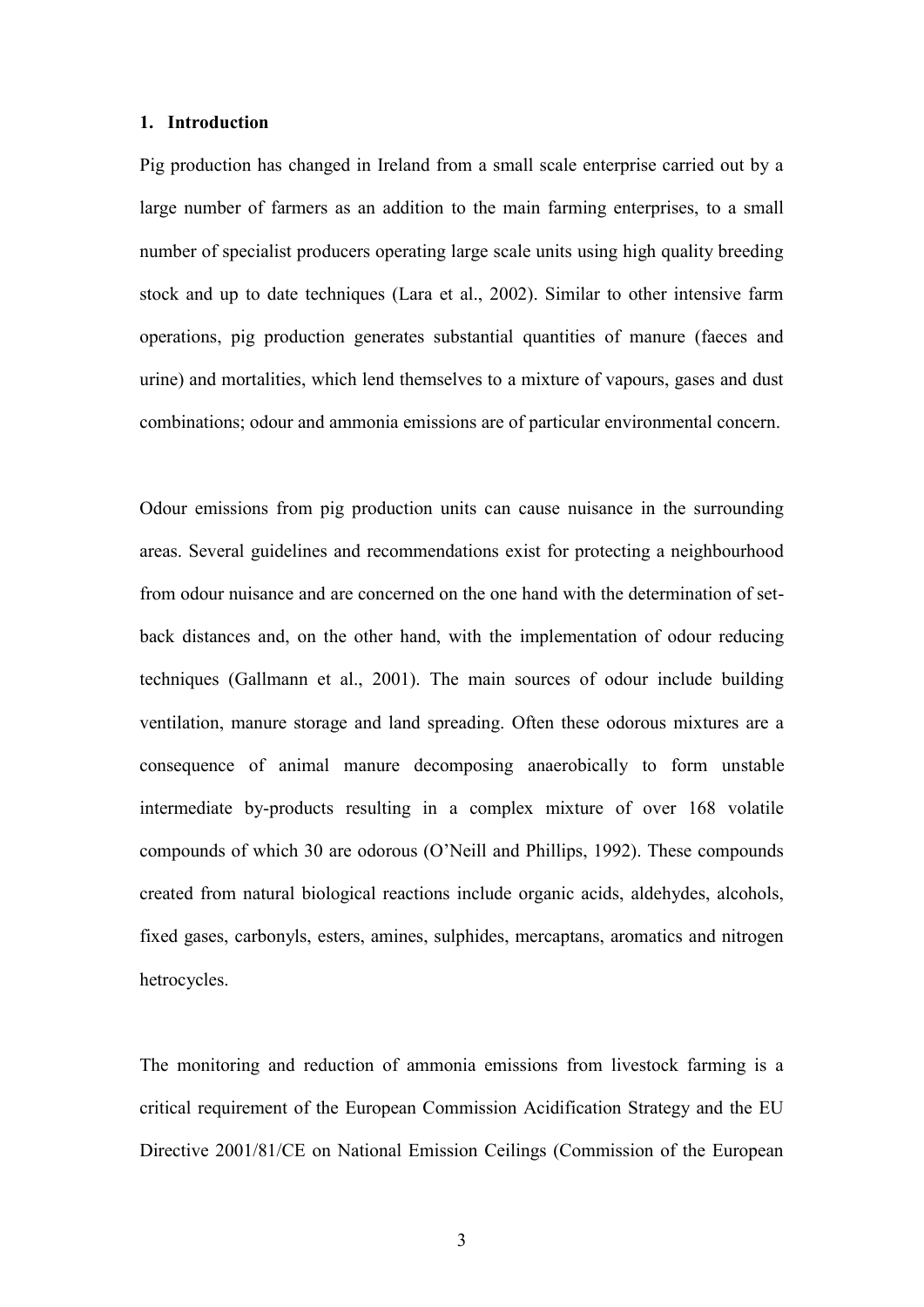Communities, 1997) which have called for a limitation of ammonia emissions from all EU countries. There are a number of on-farm sources of ammonia: animal housing, manure storage, field-applied manure and excreta deposited on the land by animals. Ammonia loss from the animal building is stimulated by the area of flooring covered by excreta, the chemical composition of the excreta, the temperature in the house and the ventilation rate of the house (Hutchings and Sommer, 2001). Of the total nitrogen ingested into the finishing animal approximately 50% is returned in the urine and 20% in the faeces (Jongbloed and Lenis, 1992). Ammonia is the product of the degradation of nitrogenous compounds. Bacteria in the faeces produce a urease enzyme, which converts the urea in the urine into ammonia. Atmospheric ammonia contributes to the acidification and eutrophication of soil and surface waters (Sutton et al, 1993; van der Eerden et al., 1998). Ammonia emissions in Europe originate mainly from agriculture, in particular from livestock farming. It is estimated that agricultural enterprises contribute 80-95% of ammonia emissions across Europe. Approximately 50% of ammonia emissions from pig production arises from pig buildings and the storage of manure (van der Peet-Schwering et al., 1999).

Manipulating the diet of finishing pigs by reducing the crude protein can reduce the total nitrogen excretion, reduce the ammonia emissions and alter the components of volatile fatty acids and other odorous compounds while not influencing the animal growth (Sutton et al., 1996). Phillips et al. (1999) identified dietary manipulation as the "best bet" for reducing ammonia emissions based on a ranking and weighting exercise. The aim of the present research was to study the influence of a range of crude protein levels on the generation of both odour and ammonia emissions from finishing pigs on partially slatted floors under controlled environmental conditions.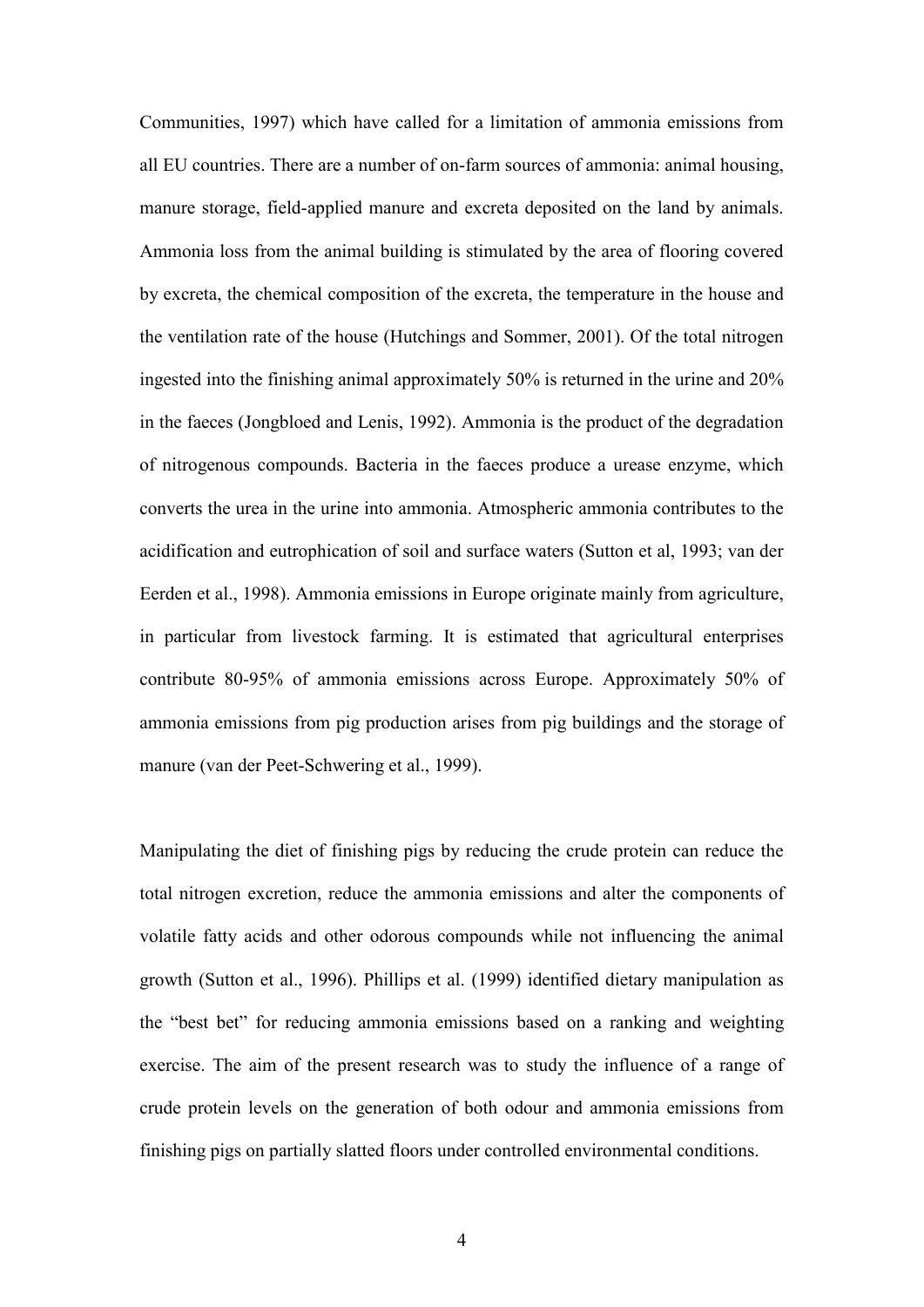#### **2. Methods**

## **2.1 Animals**

The finisher pigs used in this study were selected from a commercial herd, progeny of a Landrace X Large White Sow and a meat line sire. In total, 24 pigs, 12 boars and 12 gilts, were assigned one of four dietary treatments. Each dietary treatment was replicated 3 times with 8 pigs, 4 boars and 4 gilts, per treatment. Pigs were individually weighed at the start of the experimental period and each treatment was balanced for initial liveweight. Pigs were weighed after collection of the last odour and ammonia measurements and the average daily gain (ADG,  $g/d^{-1}$ ) over the experimental period was calculated.

Two experimental pens were used at any one time and the diets were analysed in pairs. To minimise any seasonal effect, each dietary replicate was paired with a different diet.

## **2.2 Animal facilities**

Two partially slatted floor pens in the pig finishing house on the University College Dublin Research Farm (Fig. 1) were individually sealed off from the rest of the building. Each pen was fitted with a variable speed centrifugal fan and thermostatically controlled electrical radiant heater. The pens had separate air inlets and outlets and could be heated and ventilated independently. The ventilation rate was calculated by measuring the airflow from the pens using a Testo  $400^{TM}$  handheld monitoring device fitted with a vane anemometer. The ventilation rate in both pens was kept constant during the trials at approximately  $48.3 \text{ m}^3 \text{ h}^{-1}$  animal<sup>-1</sup> (s.e. 1.3).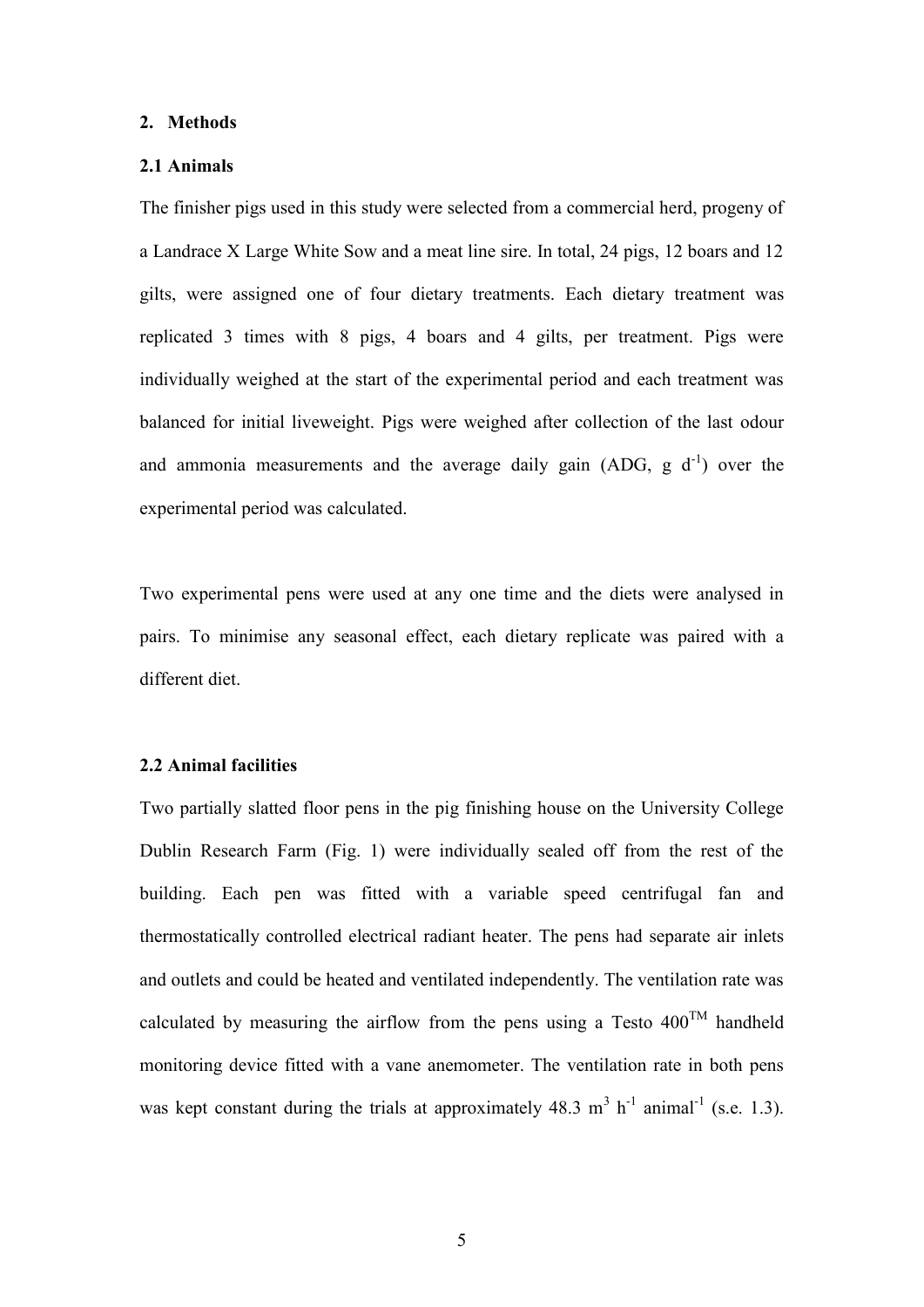The internal temperature in the house was kept constant at approximately 21.0  $^{\circ}$ C (s.e. 0.32).

## **2.3 Feed and feeding**

Pigs were provided with *ad libitum* access to un-pelleted meal through a single space hopper located on the solid floor of each pen. Feed intake was noted as the hopper was filled. Remaining feed at the end of the trial was recorded and the Average Daily Feed Intake (ADFI,  $g d^{-1}$ ) was calculated. Feed Conversion Ratio (FCR) was determined for each group. Water nipples were located over the slatted part of the pen.

Four diets (Table 1) were formulated using standard feeding values for the ingredients (O'Grady, 1996) to give diet crude protein contents of 220, 190, 160 and 130 g  $kg^{-1}$ fresh weight. Formulated levels of Digestible Energy (DE; 13.5 MJ  $kg^{-1}$ ) and 'ideal protein' (lysine 11 g  $kg^{-1}$ ) were maintained across all the diets.

The diets were fed during six four-week feeding periods. Week 1 allowed the pigs to acclimatise to the experimental diets and excreta levels to build up under the slatted area.

The pens were cleaned after each four-week period and all manure was removed from the underground storage tanks. The diets were mixed on site as required and each batch was sampled. Proximate analysis of diets for dry matter, ash and crude fibre was carried out according to the Association of Official Analytical Chemists (1984). Ether extract was determined according to the Soxhlet method, using a Soxtec System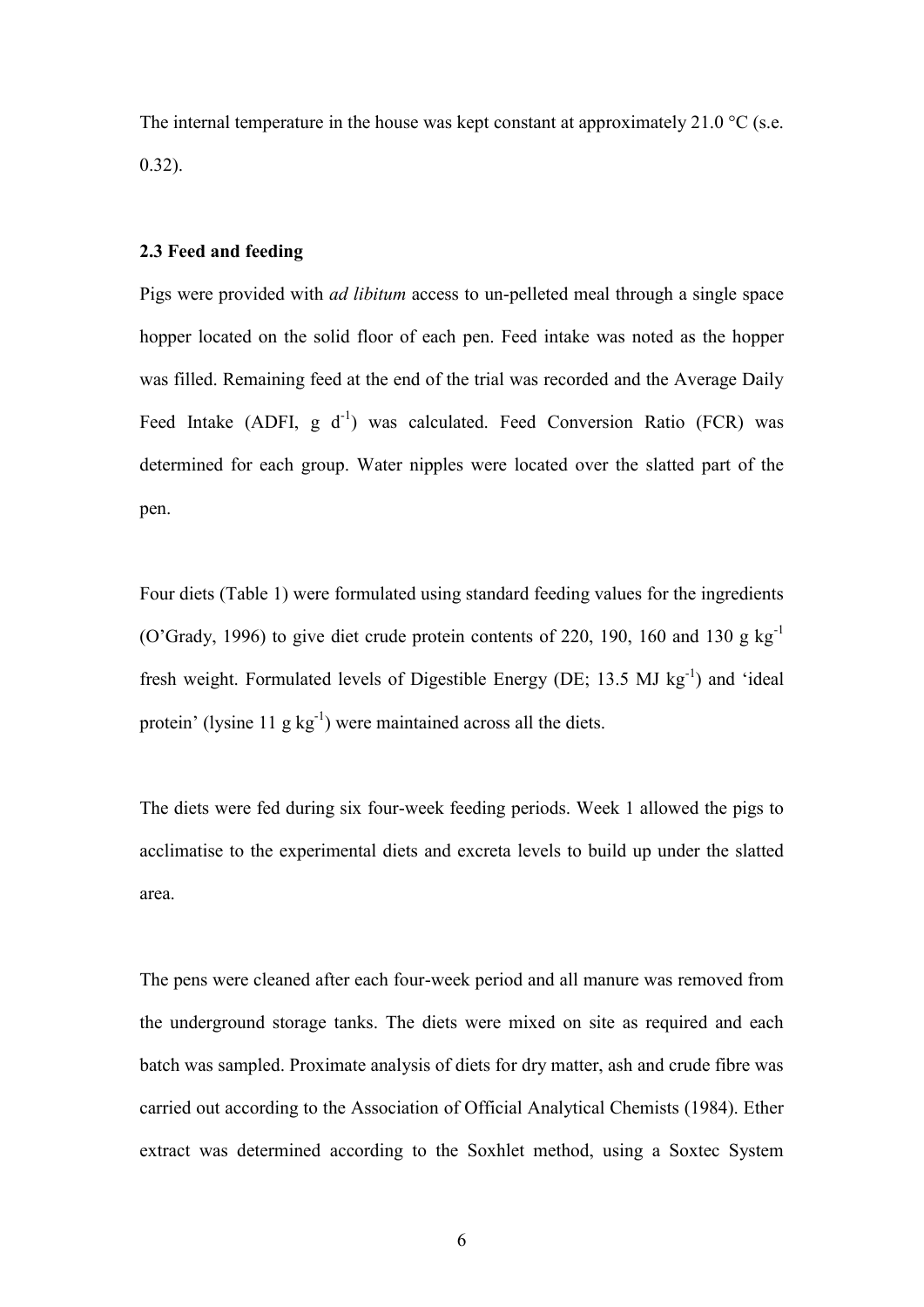(Model 1043, Tecator, Sweden). Gross energy was determined in an adiabatic bomb calorimeter (Parr Instruments, Moline, IL, USA). The nitrogen content (crude protein x 6.25) of the diets was determined using a Leco Autoanalyser (Leco Corporation, St. Joseph, MI, USA).

## **2.4 Olfactometry**

#### **2.4.1 Collection of odour samples**

Air samples were collected in 8 litre Nalophan bags using a battery-powered vacuum pump and a rigid container. The samples were collected using the lung principle whereby the air was removed from the rigid container using a battery-powered vacuum pump at a rate of 2 litres per minute. A critical orifice controlled the air evacuation rate from the sampling container. This created a vacuum in the rigid container and caused the Nalophan bag to fill through stainless steel tubing with odorous air extracted from the exhaust vents. The air samples were sealed and stored in appropriate conditions. All the samples were analysed within 24 hours. The odour measurements were carried out according to the European Standard prEN13725 (CEN, 2001) in the olfactometry laboratory in the Department of Agricultural and Food Engineering, University College Dublin. The odour and ammonia concentrations were measured on days 9, 14, 16, 21 and 23 of each four-week feeding regime. Ventilation rate and internal temperature measurements were carried out on the same days.

## **2.4.2 Measurement of odour threshold concentration**

An ECOMA TO7 dynamic olfactometer (ECOMA, Honigsee, Germany) was used throughout the experimental period to measure the odour threshold concentration of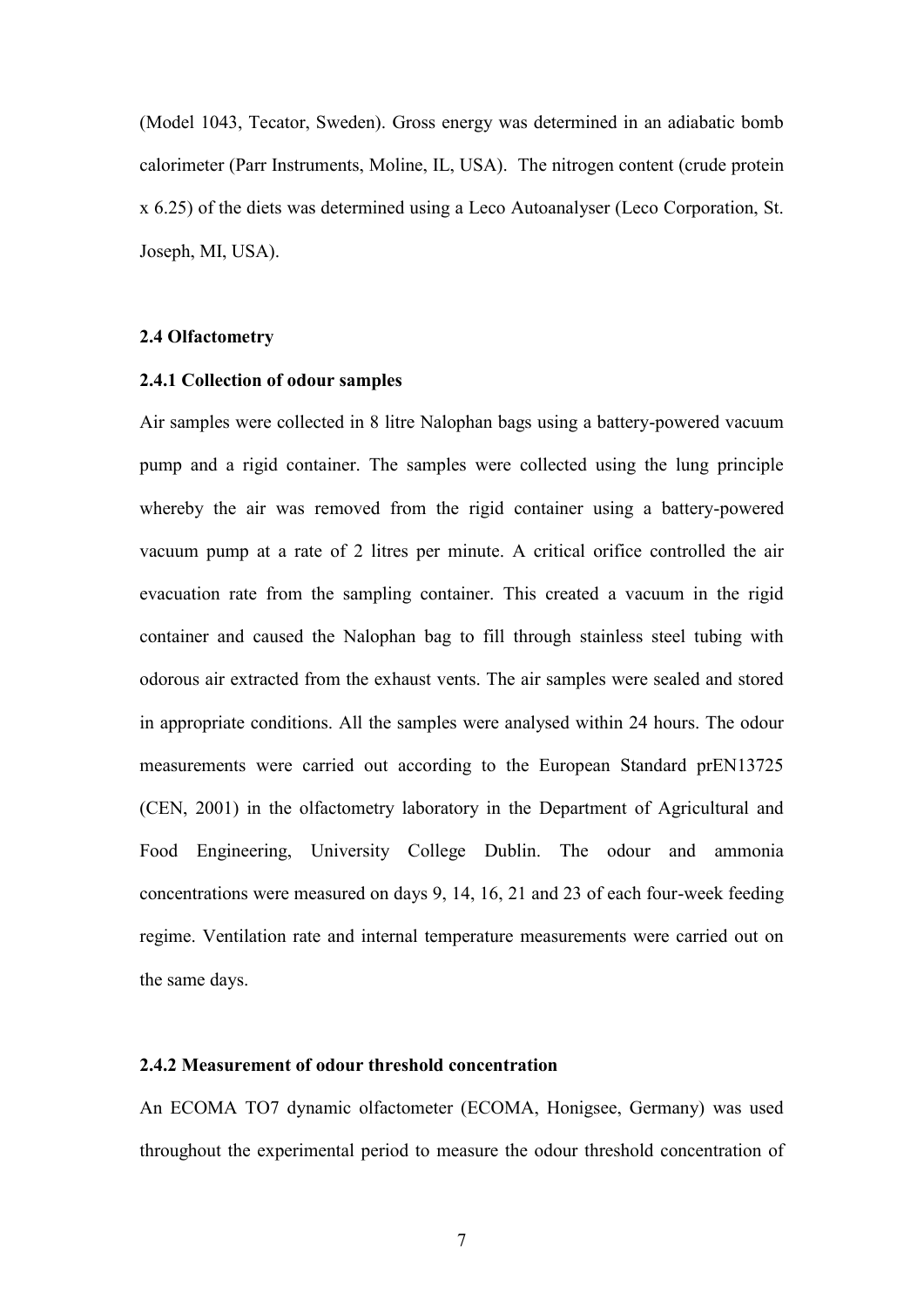the ventilated air from the fattening pens. The odour threshold concentration is defined as the dilution factor at which 50% of the panellist can just detect an odour. The panellists were previously selected by screening using the certified reference gas n-butanol (CAS 71-36-3) and only panellists that adhered to the code of behaviour for olfactometry were selected for odour measurements. The odour threshold concentration was calculated according to the response of the panel members and was displayed in Ou<sub>E</sub> m<sup>-3</sup>, which referred to the physiological response from the panel equivalent to that elicited by 40 ppb  $v^{-1}$  *n*-butanol evaporated in 1 m<sup>3</sup> of neutral gas (CEN, 2001). Odour units were considered a dimensionless unit, but pseudodimensions of  $Ou<sub>E</sub>$  m<sup>-3</sup> have been commonly used for odour dispersion modelling in place of  $g m^{-3}$  (McGinley et al., 2000).

## **2.5 Measurement of ammonia concentration**

Ammonia measurements were taken using Dräger tubes. The Dräger tubes have a measurement range of 0-30 ppm. The tubes were stored in the original packaging at room temperature in a shaded area until use. A hand operated bellows pump draws 100 ml of air through the tube with one stroke, during which the air contained in the pump chamber escapes through the exhaust valve. If ammonia is present, the reagent reacts resulting in a colour change of yellow to blue. The Dräger tubes provide a simple and easy way of measuring ammonia. They are designed for on-the-spot measurement and are expected to show a coefficient of variation of 10-15% (Dräger, 1998).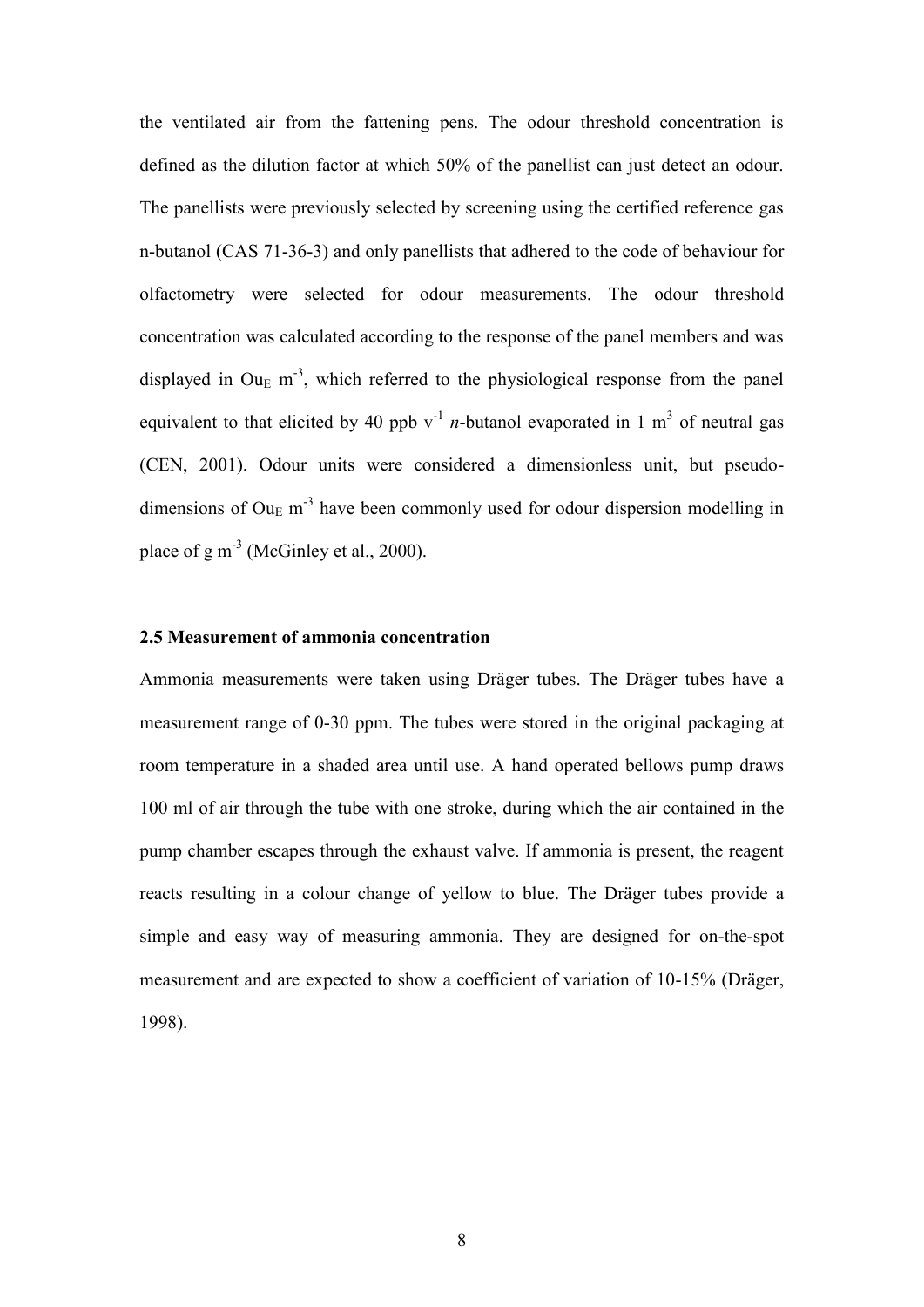## **2.6 Statistical analysis**

Data were analysed using the PROC MIXED function in SAS 6.14 for Windows (SAS 1996, SAS Institute Inc., Cary, NC, USA). Dietary influence on odour and ammonia was evaluated using a model that included diet as the fixed effect. The main influences of variation between sampling were removed by including internal room temperature and ventilation rate as random variables. Data were checked for outliers prior to analysis by the RSTUDENT option of SAS PROC GLM. No data points were identified as outliers and all observations were included for analysis ( $n = 60$ ). Data is presented as the least-squared means of the three replicates with the standard error of the mean (s.e.).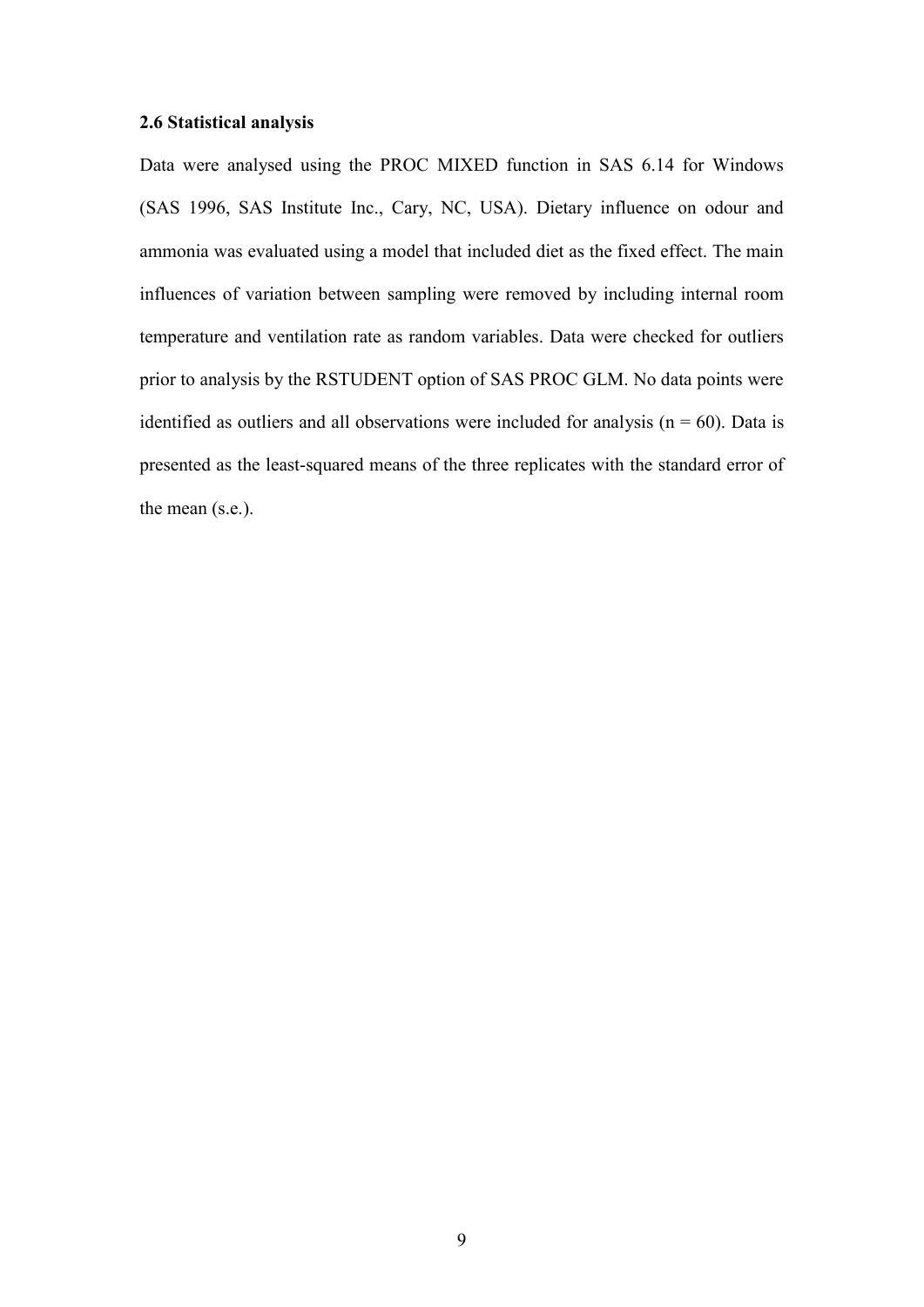#### **3. Results and Discussion**

## **3.1 Dietary analysis and pig performance**

Results of the dietary analysis are presented in Table 1. The analysed crude protein content of the diets was 209.0, 184.6, 157.4 and 131.7  $g kg^{-1}$ . The initial live weight of the pigs was 70.9 kg (s.d. 3.16 kg). The ADG was similar (P> 0.05) between the dietary treatments (721.5, 859.6, 800.7 and 768.8 g  $d^{-1}$ , s.e. 0.09 in diets 130, 160, 190 and 220 g  $kg^{-1}$  crude protein, respectively). The ADI was similar (P>0.05) between the dietary treatments  $(1.90, 2.15, 2.11$  and  $2.06$  g d<sup>-1</sup>, s.e. 0.204 in diets 130, 160, 190 and 220 g kg<sup>-1</sup> crude protein respectively). Consequentially, FCR was similar (P>0.05) between the diets (2.71, 2.49, 2.65 and 2.70, s.e. 0.147 in diets 130, 160, 190 and 220 g  $kg^{-1}$  crude protein, respectively).

## **3.2 Odour**

The odour emission rates are reported per animal and per livestock unit (LU). One livestock unit is equivalent to 500 kg body weight. Table 2 shows that the odour emission rates were highest for the 190 g  $kg^{-1}$  crude protein diet. The odour emission rates (Ou<sub>E</sub> s<sup>-1</sup> LU<sup>-1</sup>) were significantly reduced by 33% and 31% for the 160 g kg<sup>-1</sup> and 130 g kg<sup>-1</sup> crude protein diets respectively in comparison to the 190 g kg<sup>-1</sup> crude protein diet. Odour emission rate levels were similar ( $P > 0.05$ ) between the 190 g kg<sup>-1</sup> and 220 g kg-1 crude protein diets.

Peirson et al*.* (1995) reported a reduction in odour emissions per kg liveweight from  $0.540 \text{ Ou}_E \text{ s}^{-1} \text{ kg}^{-1}$  to  $0.317 \text{ Ou}_E \text{ s}^{-1} \text{ kg}^{-1}$  (41% reduction) for a control and low nitrogen diet respectively; the protein levels of the diets were not stated in the published data. Research reported by Hobbs et al. (1997) used Gas Chromatography – Mass Spectrometry to analyse the headspace gas for ten individual compounds commonly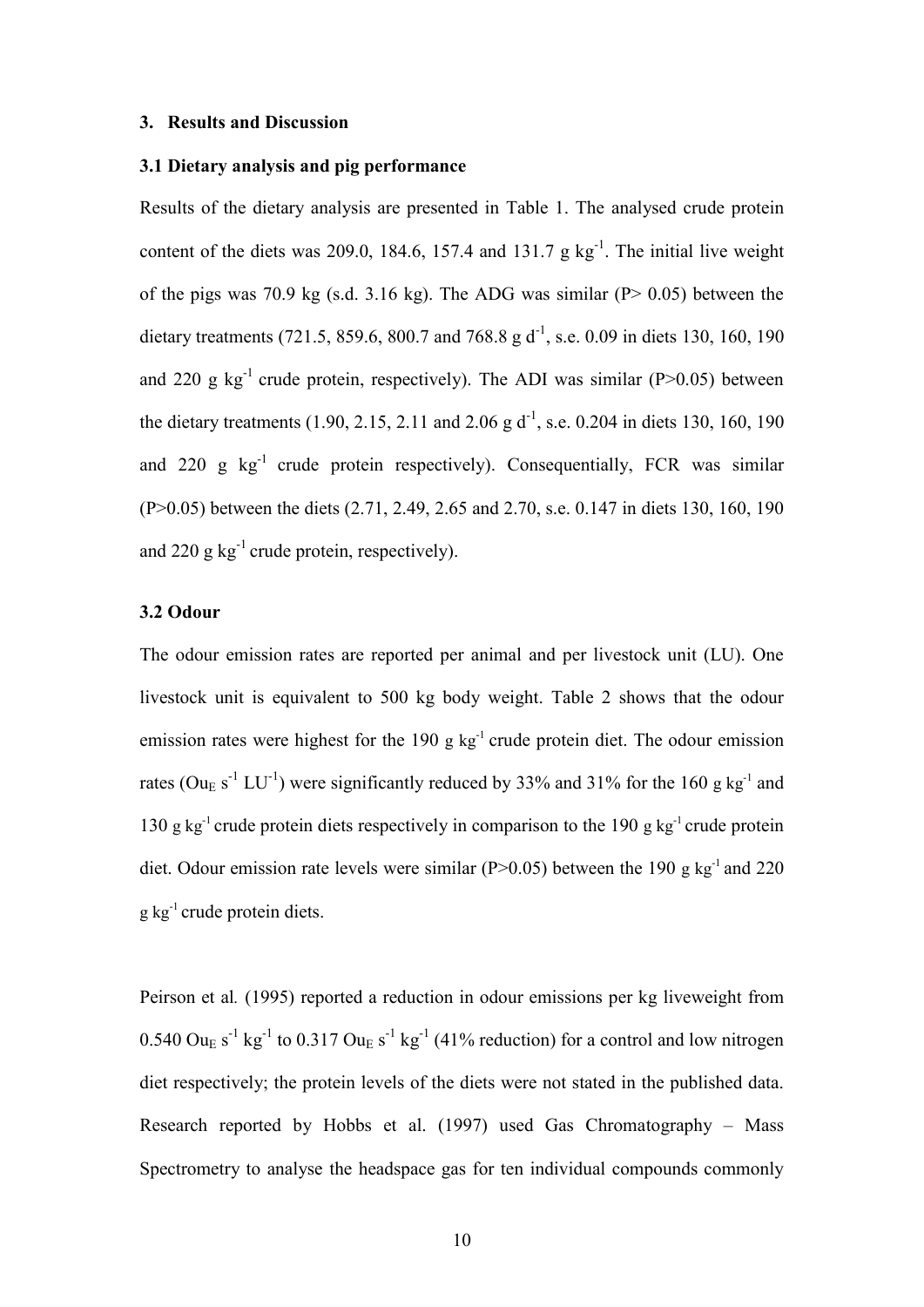found in pig odour. Manure samples from two reduced crude protein diets,  $131 \text{ g kg}^{-1}$ crude protein and 139.3 g kg<sup>-1</sup> crude protein and one commercial diet, 189.2 g kg<sup>-1</sup> crude protein were analysed. Nine out of ten odorous compounds were significantly reduced using low crude protein diets (P<0.05). The odour emission rates in this study, even from the low crude protein diets, were higher than some published emission rates from commercial pig units (Holste, 1998; Martinec et al., 1998). This might have been due to the orientation of the fans in relation to the manure surface in the experimental unit. High air velocity near the slurry surface caused by the location of the fans in the pens would increase the air movement above the manure surface, thus increasing the potential for the volatilisation of gases.

## **3.3 Ammonia**

Table 3 indicates that ammonia emissions per animal per day were reduced by 62.4 % when dietary crude protein was decreased from 220 g  $\text{kg}^{-1}$  to 130 g  $\text{kg}^{-1}$ . This equates to a reduction of 8.1% for every 10 g  $kg^{-1}$  reduction in dietary crude protein.

Similar results were obtained by Kay and Lee (1997) and Canh et al*.* (1998) between dietary levels of 187 and 130 g  $kg^{-1}$  and between 16.5 and 12.5% crude protein respectively. Reductions in ammonia emission equivalent to 9.8% per 10 g  $kg^{-1}$ reduction in dietary crude protein are reported by Kay and Lee (1997). Comparing *in vivo* and *in vitro* measurements of ammonia release, Canh *et al.,* (1998) report that emissions were reduced by 10% and 12.5%, respectively, per 10 g  $kg^{-1}$  decrease in dietary crude protein. Kendall et al. (2000) reported a reduction in ammonia concentration from 29.6 ppm to 12.9 ppm (approximately a 56% reduction) in the exhaust air from 12.6% and 9.35% crude protein diets, respectively, supplemented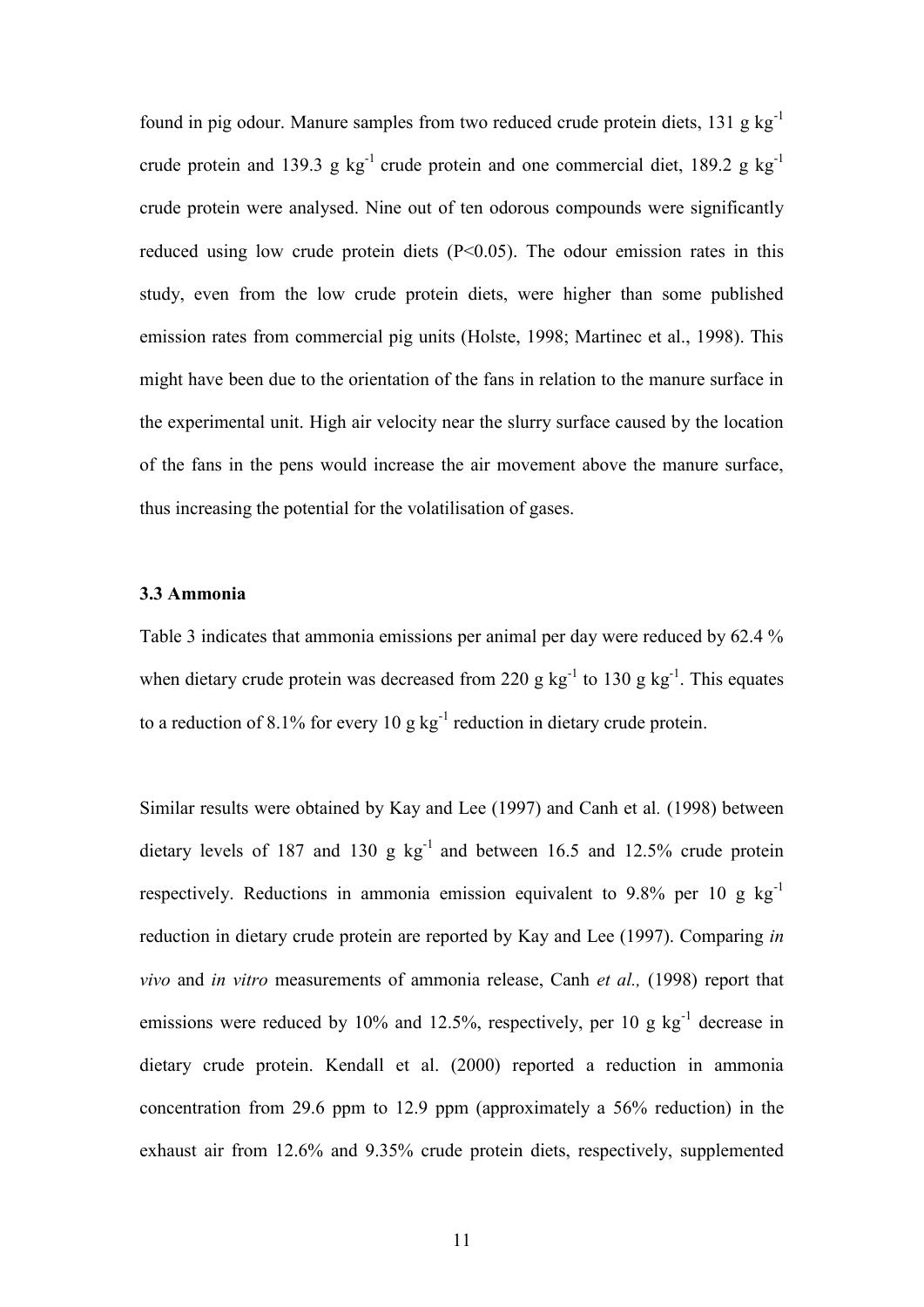with synthetic lysine. The diets were fed to castrates and gilts over a six-week experimental period and ammonia measurements were measured with Dräger diffusion tubes over 4 hours.

Peirson and Nicholson (1995) reported an approximate reduction of 33% in ammonia emissions per livestock unit between a control and a low nitrogen diet; the protein levels in the diets however were not stated.

Lower ammonia concentration in pig houses may also have useful benefits to the health of fattening pigs, resulting in associated improvements in pig performance and safety for stockmen. The Control of Substances Hazardous to Health (Health and Safety Executive, 1999) regulation specifies an eight hour time weighted average exposure of  $\leq$ 25 ppm, 10 minute exposure limit at 25-35 ppm and 0 minutes at  $\geq$ 35 ppm. Animals in an integrated system are constantly exposed, so a maximum level of 20 ppm should be adhered to (Feddes and DeShazer, 1988). Smith et al. (1996) reported that weanling pigs, when given an option of fresh air or ammoniated air, showed a significant decrease in the amount of time spent in the area supplied with ammoniated air.

The use of Dräger tubes in this study gave an on-the-spot grab sample of the ammonia concentration in the air stream; a handheld electrochemical cell will be used for future experiments in order to measure the ammonia concentration and the concentration of other gases continuously.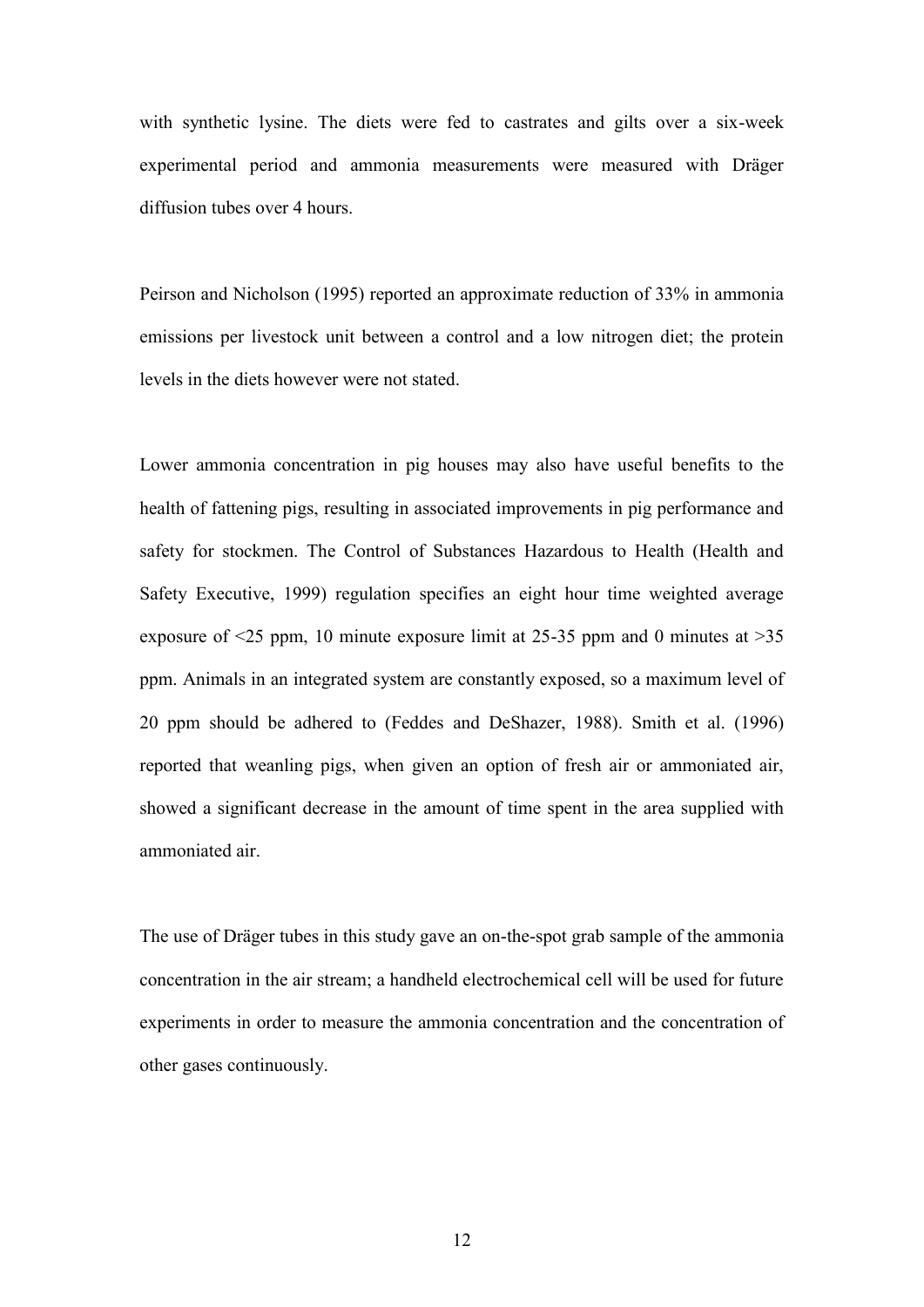#### **3.4 Comparison of odour and ammonia emissions**

In general as crude protein decreased, odour and ammonia emission rates decreased. However, odour emission rates were lower for the 220 g kg<sup>-1</sup> than 190 g kg<sup>-1</sup> crude protein diets (Table 2). This might have been due to excess protein in the diet that could result in an imbalance in the feed C:N ratios or in insufficient carbohydrates to promote enhanced microbial decomposition resulting in reduced volatile fatty acids (VFA) (Sutton et al., 1996). Williams (1984) stated that pig odour offensiveness is largely related to the volatile fatty acids in the manure.

Ogink et al. (2001) stated that reducing the emitting surface of the manure could reduce the emissions of odorous compounds. The implementation of dietary manipulation in combination with other abatement techniques such as reducing the emitting manure surface area, frequent manure removal and improved ventilation systems could lead to a significant reduction in odour and ammonia emission rates (EPA, 2002).

## **3.5 Cost**

As seen in Table 1, the relative cost of each diet was estimated. It was largely influenced by the cost of the synthetic amino acids added to the diets low in crude protein. The estimated cost index of the 130, 160, 190 and 220 g  $kg^{-1}$  crude protein diets was 1.30, 1.15, 1.05 and 1.0, respectively. Synthetic amino acids may be utilised to reduce the excretion of nitrogen in the manure and reduce the ammonia emissions but the cost of adding them to the diets must be taken into consideration relative to the cost of conventional protein sources. The formulation of a synthetic amino acid balance in the diets of finishing pigs as a replacement for protein is more expensive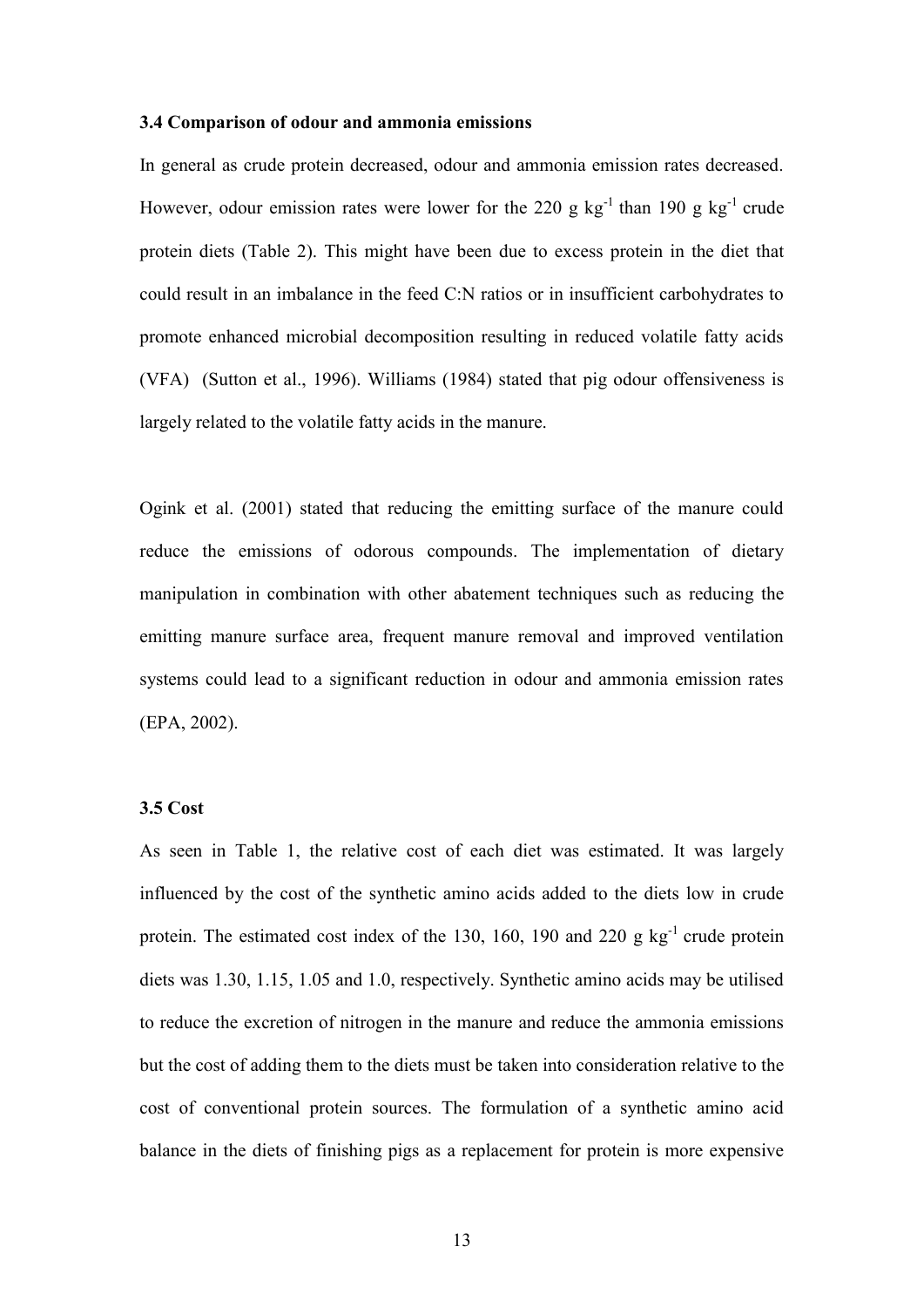than conventional finishing diets. Fluctuations in the market price of soyabean meal and synthetic amino acids will affect the cost implications of this strategy. Low dietary crude protein levels would appear to offer a low cost alternative, in relation to end of pipe treatments, of reducing odour and ammonia emissions from finishing pig houses.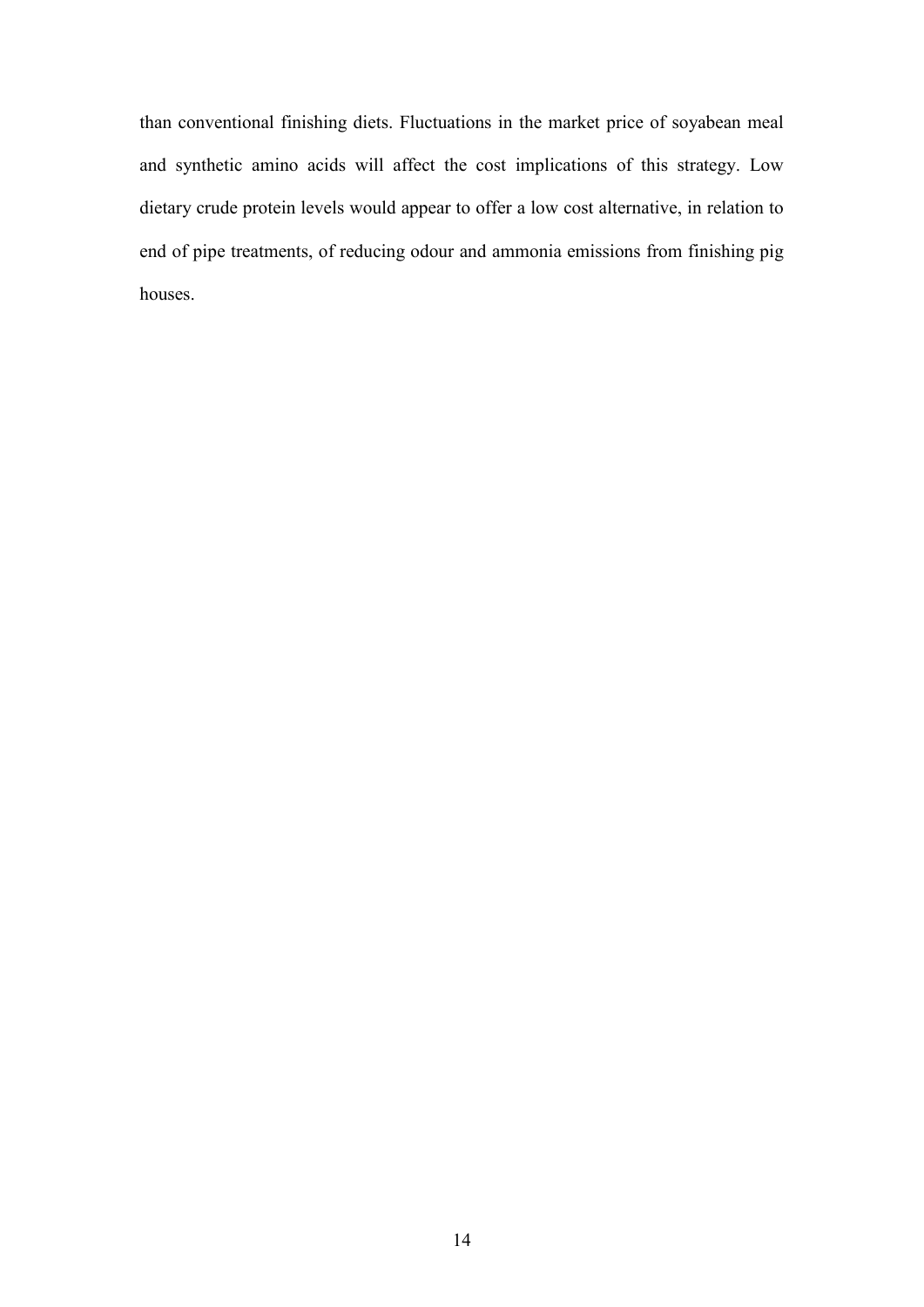## **4. Conclusions**

Dietary crude protein levels of 130, 160, 190 and 220 g kg<sup>-1</sup> were fed to finishing pigs during six four-week feeding periods.

- The odour emission rates were highest for the  $190 \text{ g kg}^{-1}$  crude protein diet. A reduction in the odour emission rates of greater than 30% is achievable.
- The ammonia emission rates were highest for the 220 g  $kg^{-1}$  crude protein diet.  $\bullet$ The ammonia emissions per animal per day were reduced by 62.4% when dietary crude protein decreased from 220 to 130 g  $kg^{-1}$ . This equates to a reduction of 8.1% for every 10  $g$   $kg^{-1}$  reduction in crude protein between 209.0 and 131.7  $g kg^{-1}$  of total dietary content.
- Future work on ammonia and odour emission rates from pig and poultry units will  $\bullet$ utilise a handheld electrochemical cell in order to continuously monitor ammonia and other odorous gases.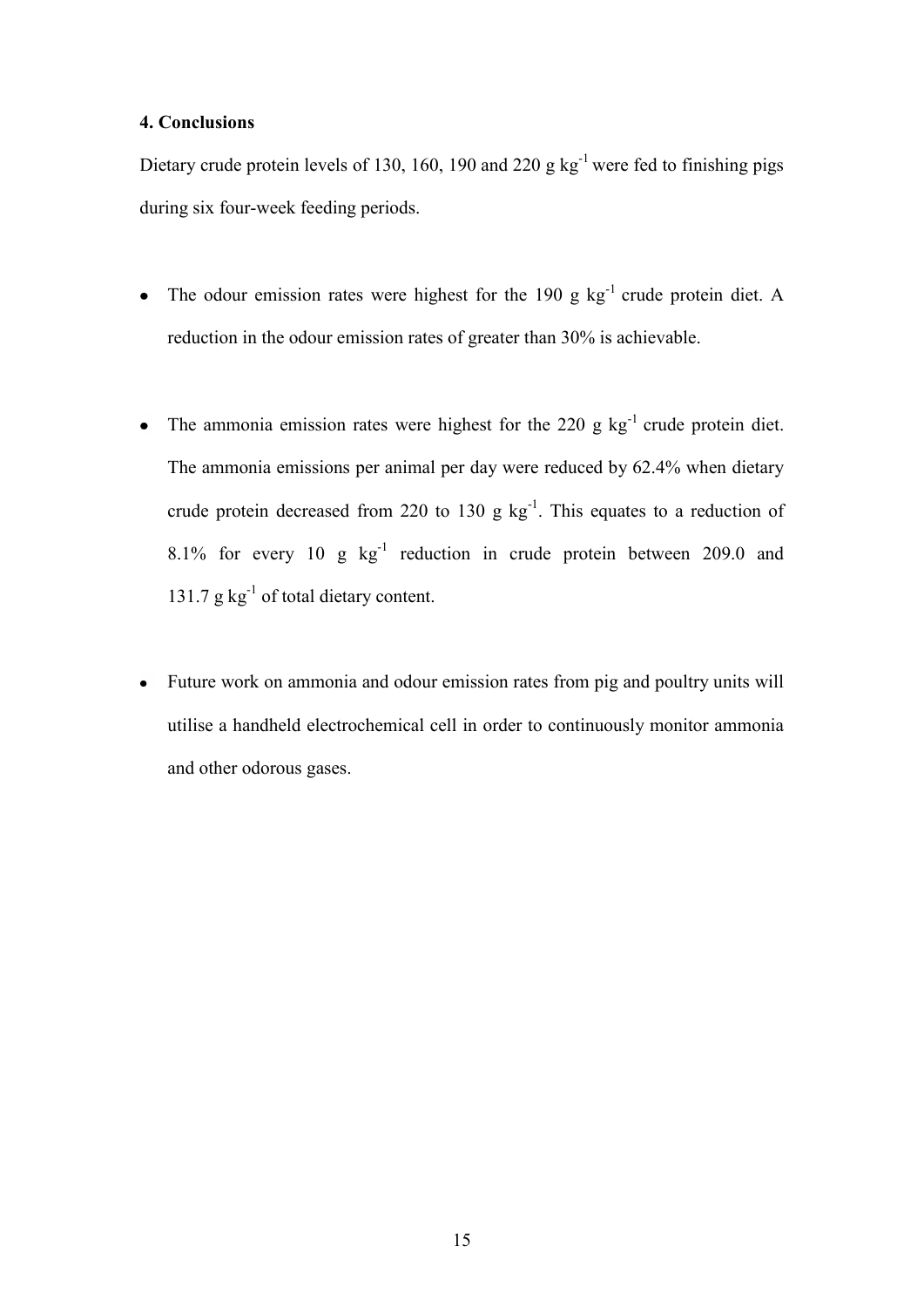## **5. Acknowledgements.**

The authors would like to acknowledge the financial assistance provided by Teagasc, the Irish Agricultural and Food Development Authority for providing funding under the Walsh Fellowship programme and from Devenish Nutrition Ltd. They would also like to thank the members of the olfactometry panels and Mr. Jimmy Callan, Ms Bernie Flynn and Ms Denise Cunningham for performing the dietary analysis.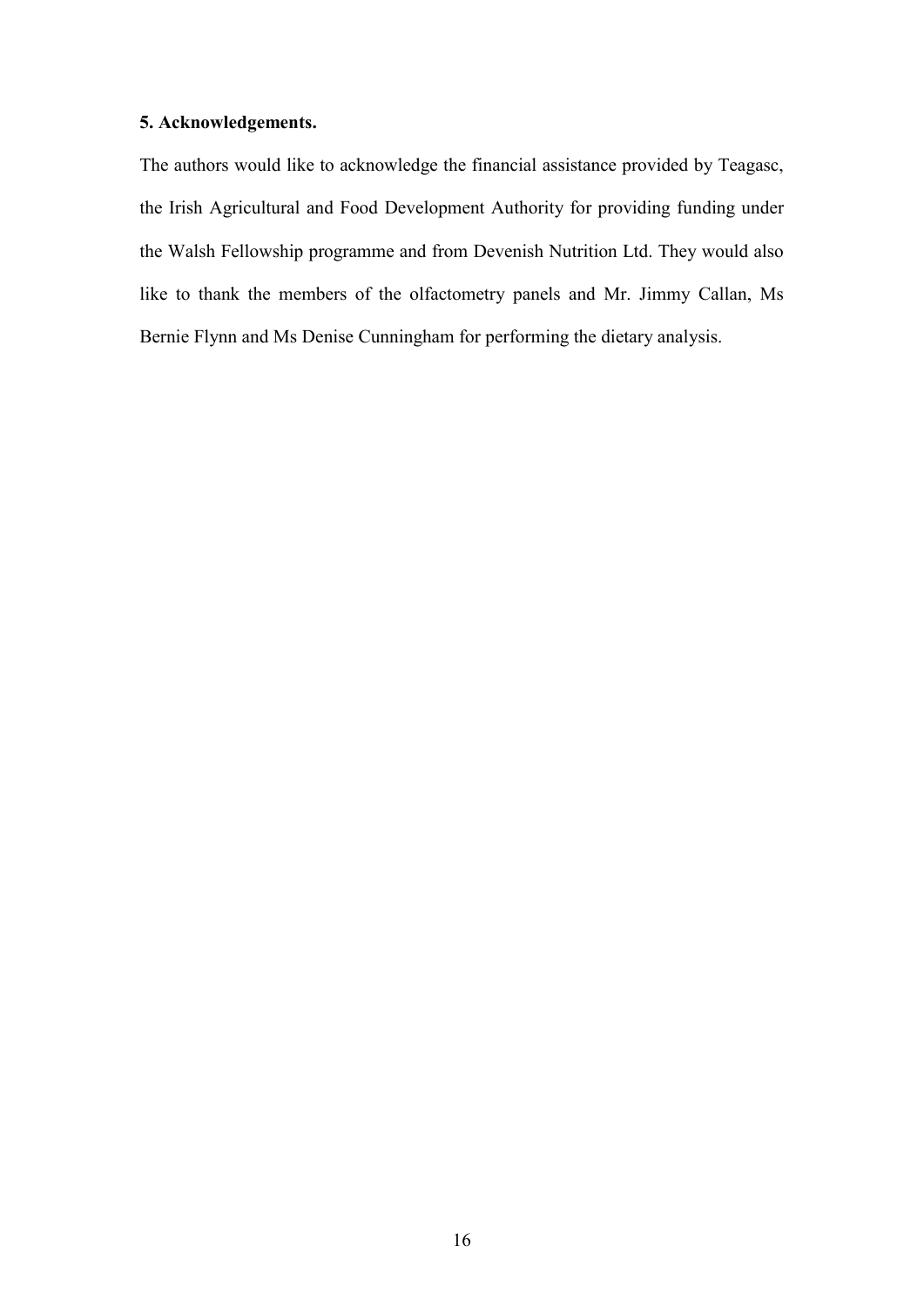#### **6. References**

Association of Official Analytical Chemists, 1984. Official Methods of Analysis, 14<sup>th</sup> edition, Association of Analytical Chemists, Washington, D.C.

Canh, T.T., Aarnink, A.J.A., Schutte, J.B., Sutton, A., Langhout, D.J., Verstegen, M.W.A., 1998. Dietary protein affects nitrogen excretion and ammonia emissions from slurry of growing-finishing pigs. Livestock Production Science 56, 181-191.

CEN, 2001. Air quality - Determination of odour concentration by dynamic olfactometry. Draft European Standard prEN13725. Brussels, Belgium.

Commission of the European Communities, 1997. Communication to the Council and the European Parliament on a Community strategy to combat acidification.

CSO, 1999. Statistical Release. *Size of Herd*, December 1997. Central Statistics Office, Dublin, Ireland.

Dräger-Tube Handbook, 1998. 11<sup>th</sup> Edition, Dräger sicherheitstechnik, GmbH, Lübeck, Germany.

Feddes, J.J.R., DeShazer, J.A., 1988. Feed composition as a parameter for establishing minimum ventilation rates. Transactions of the ASAE. 31, 571-575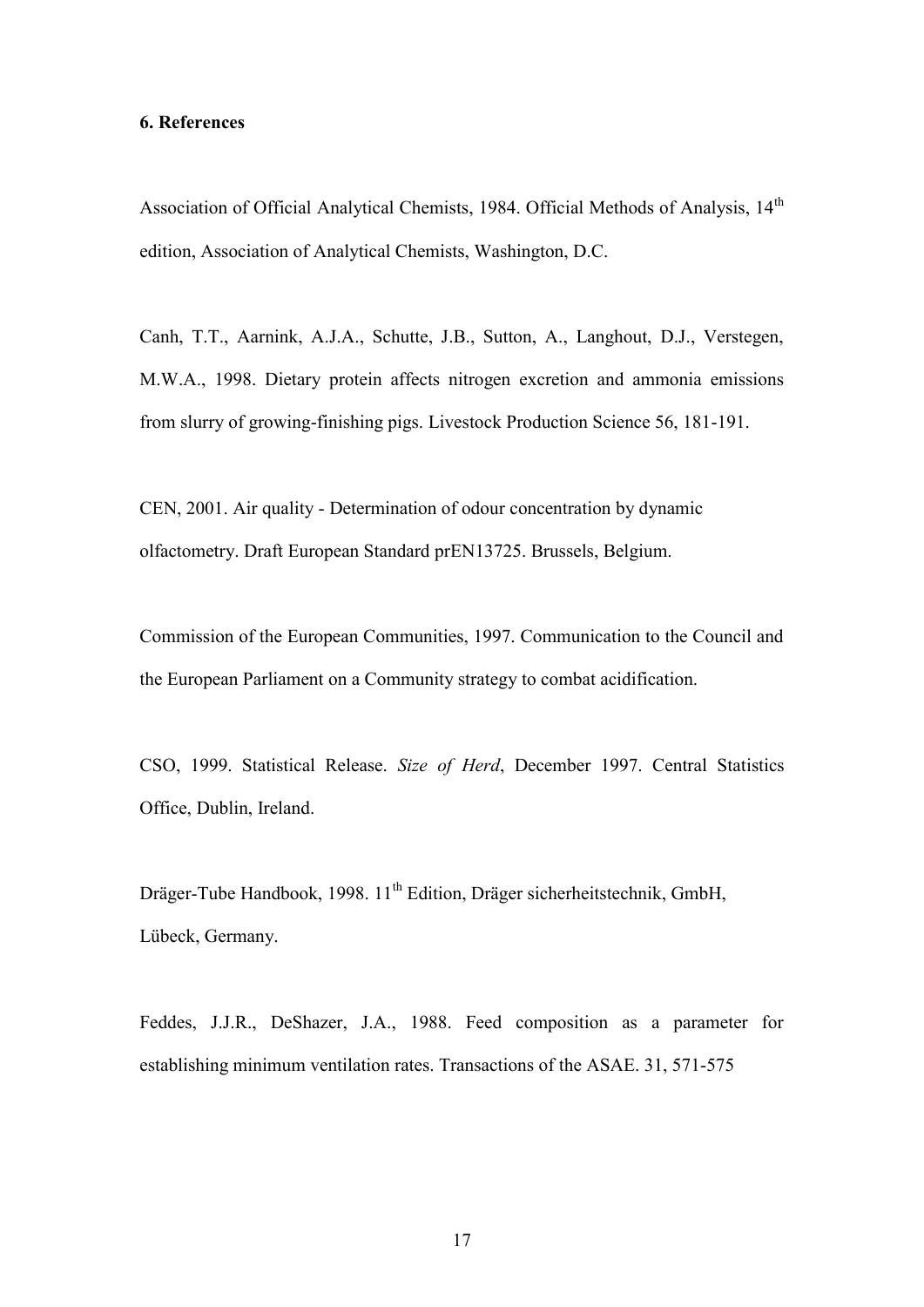Gallmann, E., Brose, G., Hartung, E., Jungbluth, T., 2001. Influence of different pig housing systems on odour emissions. Water Science and Technology 44 (9), 237-244

Health and Safety Executive, 1999. EH40/99 Occupational exposure limits. ISBN 0 7176 1660 6

Heindricks, P., Oldenburg, J., 1993. Effect of protein feeding on gaseous ammonia emissions and slurry loading with nitrogen in fattening pigs. In: Proceedings of the First International Symposium on Nitrogen Flow in Pig Production and Environmental Consequences. EAAP Publication No. 69. Wageningen, The Netherlands, 8-11 June, 1993

Holste, D., 1998. Personal Communication, Schauenburger Str. 116, 24118 Kiel, Germany.

Hutchings, N.J., Sommer, S.G., 2001. Integrating emissions at a farm scale. In: Sustainable Handling and Utilisation of Livestock Manure from Animals to Plants, DIAS Report, Proceedings NJF-Seminar No. 320, Horsens, Denmark, 16-19 January 2001.

Jongbloed, A.W., Lenis, N.P., 1992. Alteration of nutrition as a means to reduce environmental pollution by pigs. Livestock Production Science 31, 75-94.

Kendall, D.C., Richert, B.T., Sutton, A.L., Bowers, K.A., Herr, C.T., Kelly, D., 2000. Effects of dietary manipulation on pig performance, manure composition, hydrogen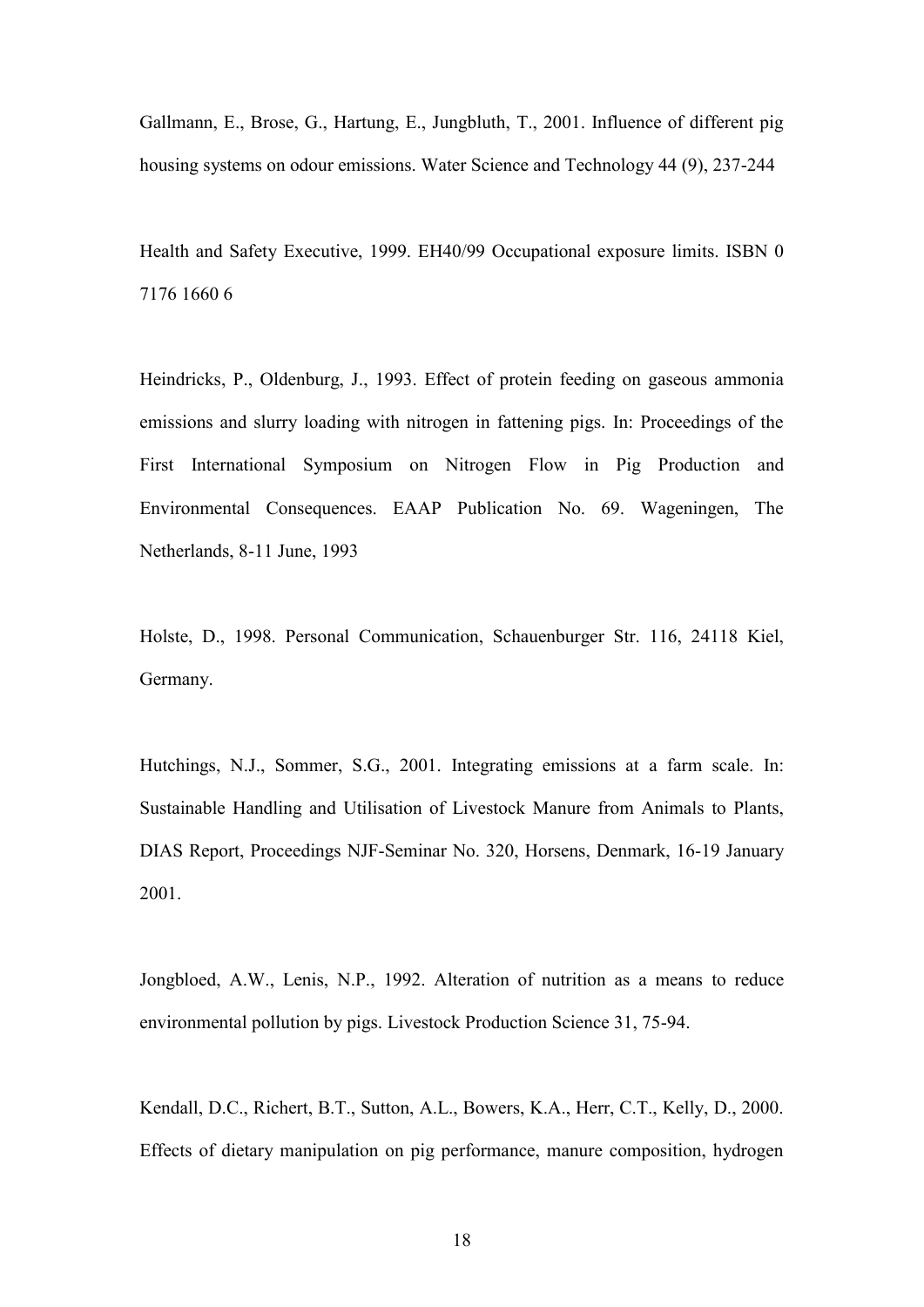sulphide and ammonia levels in swine buildings. Proceedings of the Purdue Swine Day 2000, Purdue University, USA.

Kay, R.M., Lee, P.A., 1997. Ammonia emission from pig buildings and characteristics of slurry produced by pigs offered low crude protein diets. In: Voermans, J.A.M., Monteny, G. (Eds.), Proceedings of the International Symposium on Ammonia and Odour Control from Animal Production Facilities. Vinkeloord, The Netherlands, 6-10 October 1997. pp. 253-260.

Lara, A., Kelly, P.W., Lynch, B., 2002. The international cost competitiveness of the Irish Pig Industry. Rural Economy Research Series (No.8) Teagasc Report. Teagasc, Dublin, Ireland.

Martinec, M., Hartung, E., Jungbluth, T., 1998. Daten zu geruchsemissionen aus der tierhaltung. KTBL Arbeitspapier 260, ISBN 3-7843-1998-2.

McGinley, C.M., McGinley, M.A., McGinley, D.L., 2000. Odour basics: understanding and using odour testing. In: Proceedings of the 22<sup>nd</sup> Annual Hawaii Water Environmental Association Conference, Honolulu, Hawaii, June 6-7, 2000.

Misselbrook, T.H., Chadwick D.R., Hobbs, P.J., Pain, B.F., 1997. Control by dietary manipulation of emissions from pig slurry following landspreading. In: Voermans, J.A.M., Monteny, G. (Eds.), Proceedings of the International Symposium on Ammonia and Odour Control from Animal Production Facilities, Vinkeloord, The Netherlands, 6-10 October 1997. pp. 261-266.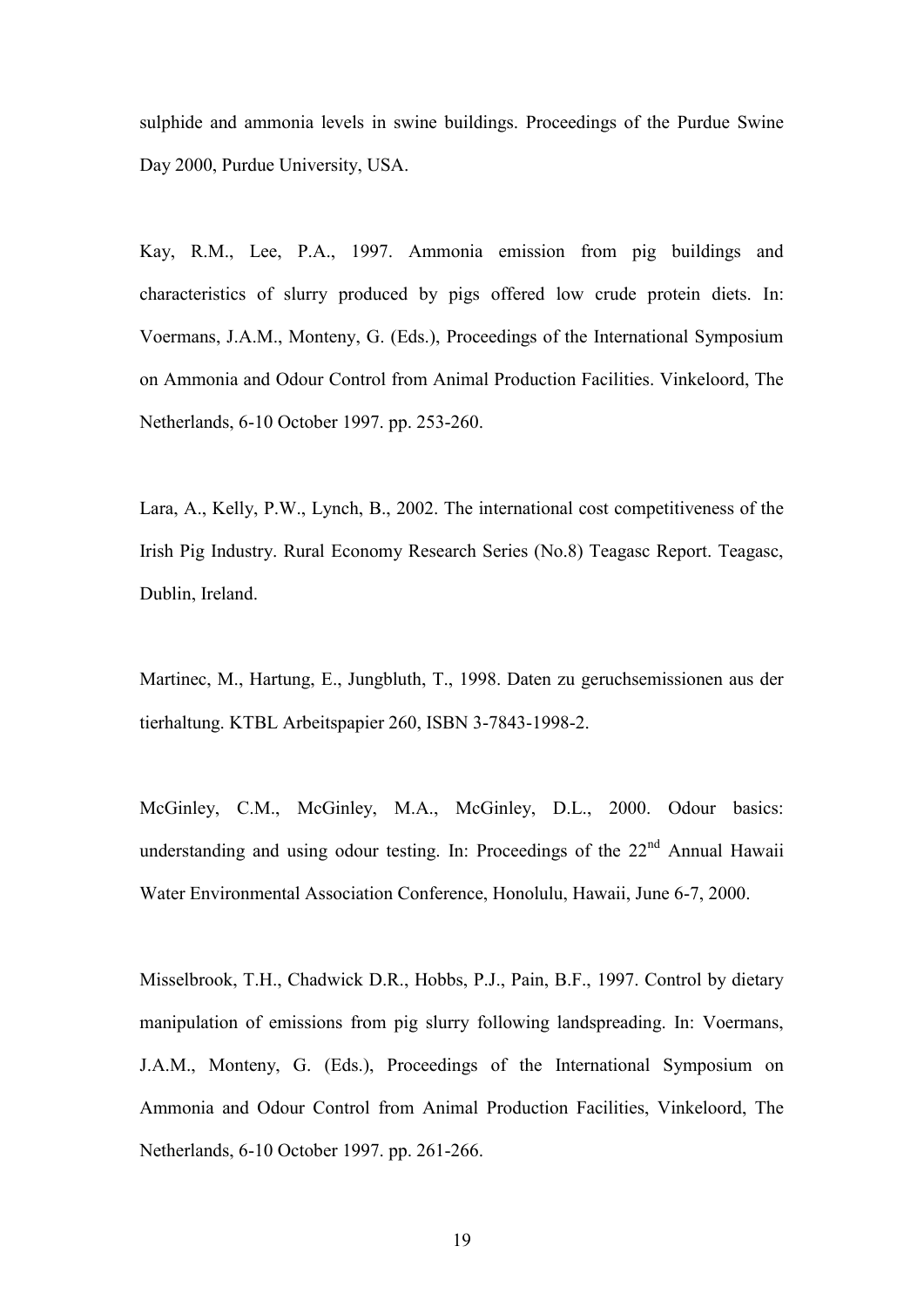O'Grady, J.F. (Ed.), 1996. Feed tables. R&H Hall Technical Bulletin, R&H Hall, Dublin, Ireland.

O'Neill, D.H., Phillips, V.R., 1992. A review of the control of odour nuisance from live stock buildings: Part 3 – Properties of the odorous substances which have been identified in livestock wastes or in the air around them. Journal of Agricultural Engineering Research 51, 157-165.

Ogink, N.W.M., Groot Koerkamp, P.W.G., 2001. Comparison of odour emissions from animal housing systems with low ammonia emissions. In: Proceedings of the  $1<sup>st</sup>$ IWA International Conference on Odour and VOC's: Measurement, Regulation and Control Techniques, University of New South Wales, Sydney, Australia, March 2001, ISBN 0733417698

Peirson, S., Nicholson, R., 1995. Measurement of odour and ammonia emissions from livestock buildings. Report for MAFF EPD. ADAS WA0601 Phase 1- Final Report. MAFF, UK.

Phillips, V.R., Cowell, D.A., Sneath R.W., Cumby, T.R., Williams, G., Demmers, T.G.M., Sandars, D.L., 1999. An assessment of ways to abate ammonia emissions from UK livestock buildings and waste stores. Part 1: ranking exercise. Bioresource Technology 70, 143-155.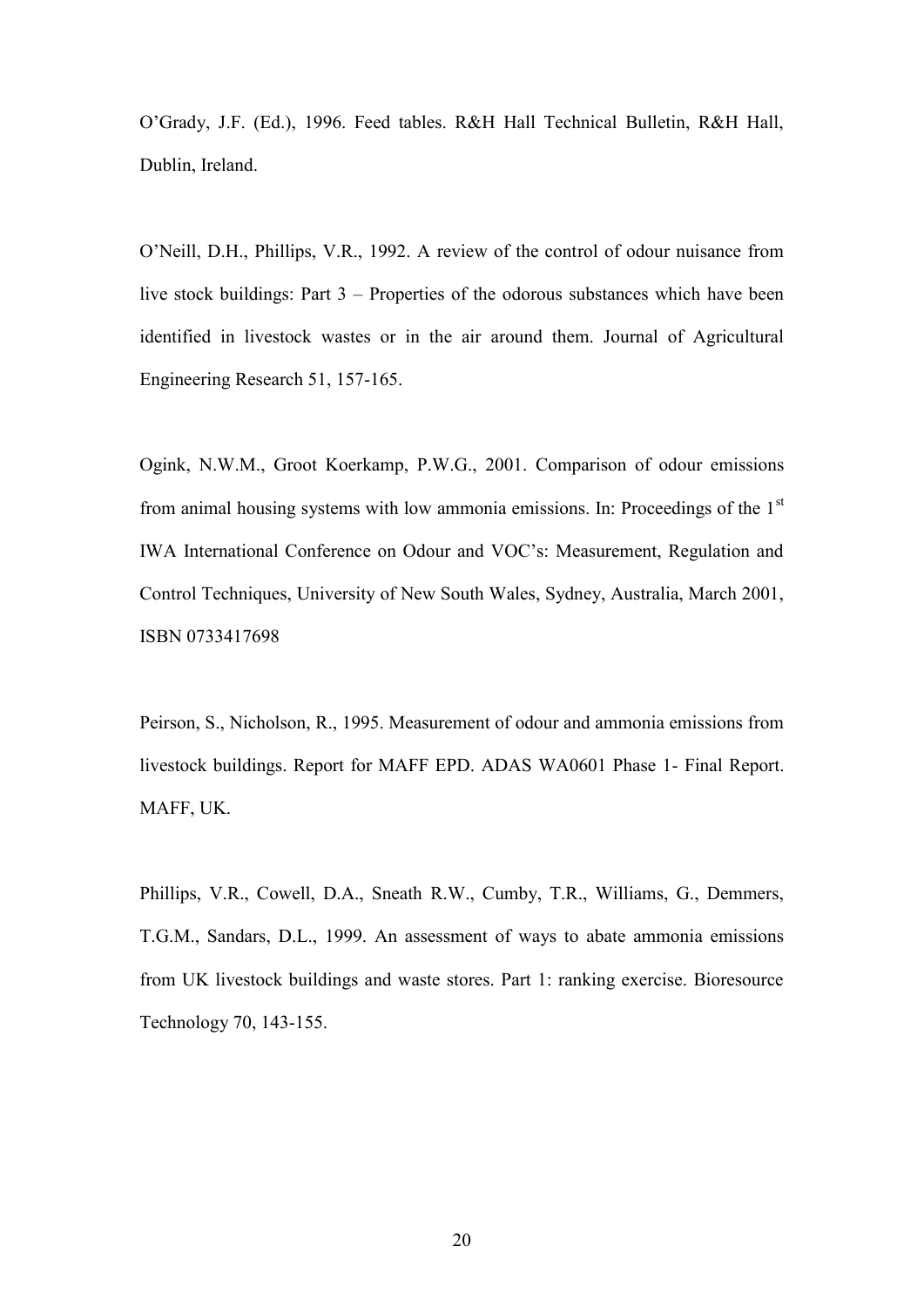Sheridan, B.A., 2002. Biofiltration and atmospheric dispersion of gaseous emissions from pig production units. PhD Thesis, University College Dublin, Belfield, Dublin 4, Ireland.

Smith, J.H., Wathes, C.M., Baldwin, B.A., 1996. The preference of pigs for fresh air over ammoniated air. Applied Animal Behaviour Science 49, 417-424.

Sutton, A., Kepthart, K., Patterson, J., Mumma, R., Kelly, D., Bogus, E., Jones, D., and Heber, A. 1996. Manipulating swine diets to reduce ammonia and odor emissions. In Proceedings of  $1<sup>st</sup>$  International Conference on Air Pollution from Agricultural Operations, Kansas City, MO pp 445-452.

Sutton, M.A., Pitcairn, C.E.R., Fowler, D., 1993. The exchange of ammonia between the atmosphere and plant communities. In: Begon, M., Fitter, A.H. (Eds.) Advances in Ecological Research 24, 302-393.

van der Eerden, L.J.M., de Visser, P.H.B., van Dijk, C.J., 1998. Risk of damage to crops in the direct neighbourhood of ammonia sources. Environmental Pollution 102, 49-53.

van der Peet-Schwering, C.M.C., Aarnink, A.J.A., Rom, H.B., Dourmad, J.Y., 1999. Ammonia emissions from pig houses in the Netherlands, Denmark and France. Livestock Production Science 58, 265-269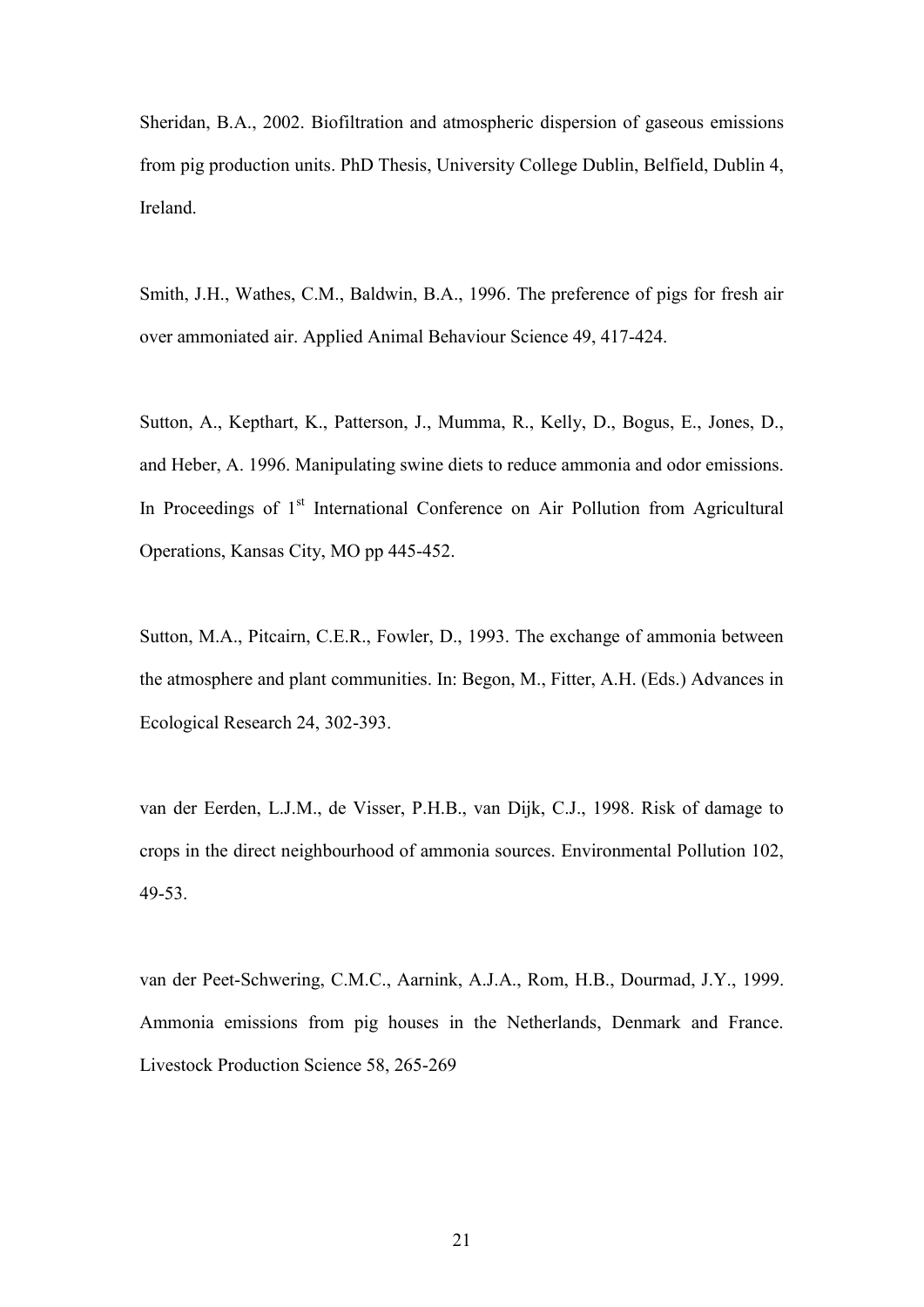Williams, A.G., 1984. Indicators of pig slurry odour offensiveness. Agricultural Wastes 10, 15-26.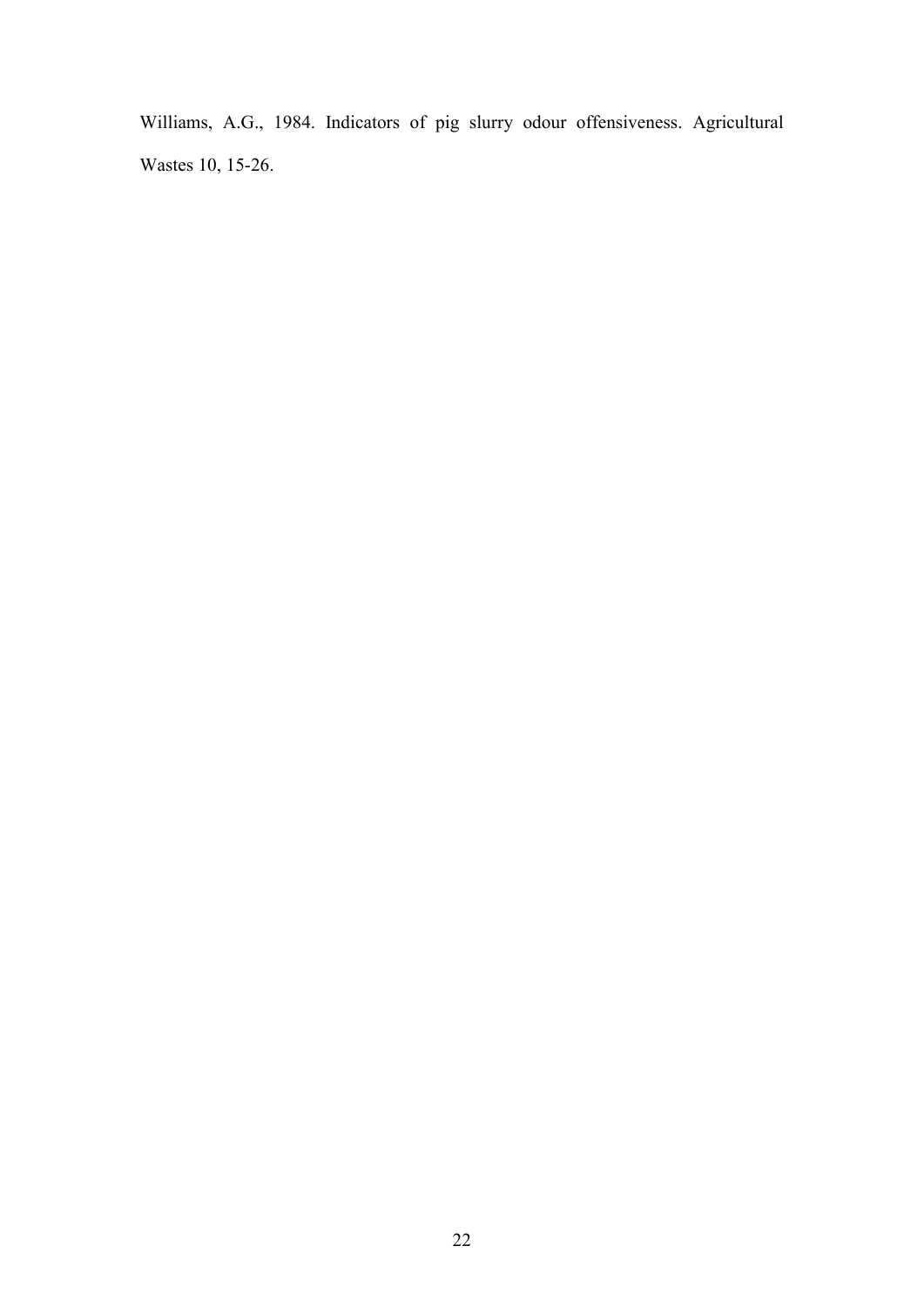## **List of Tables.**

- Table 1. Composition and analysed chemical composition of experimental diets.
- Table 2. Mean Odour Emission Rates.
- Table 3. Mean ammonia emission rates and percentage reduction.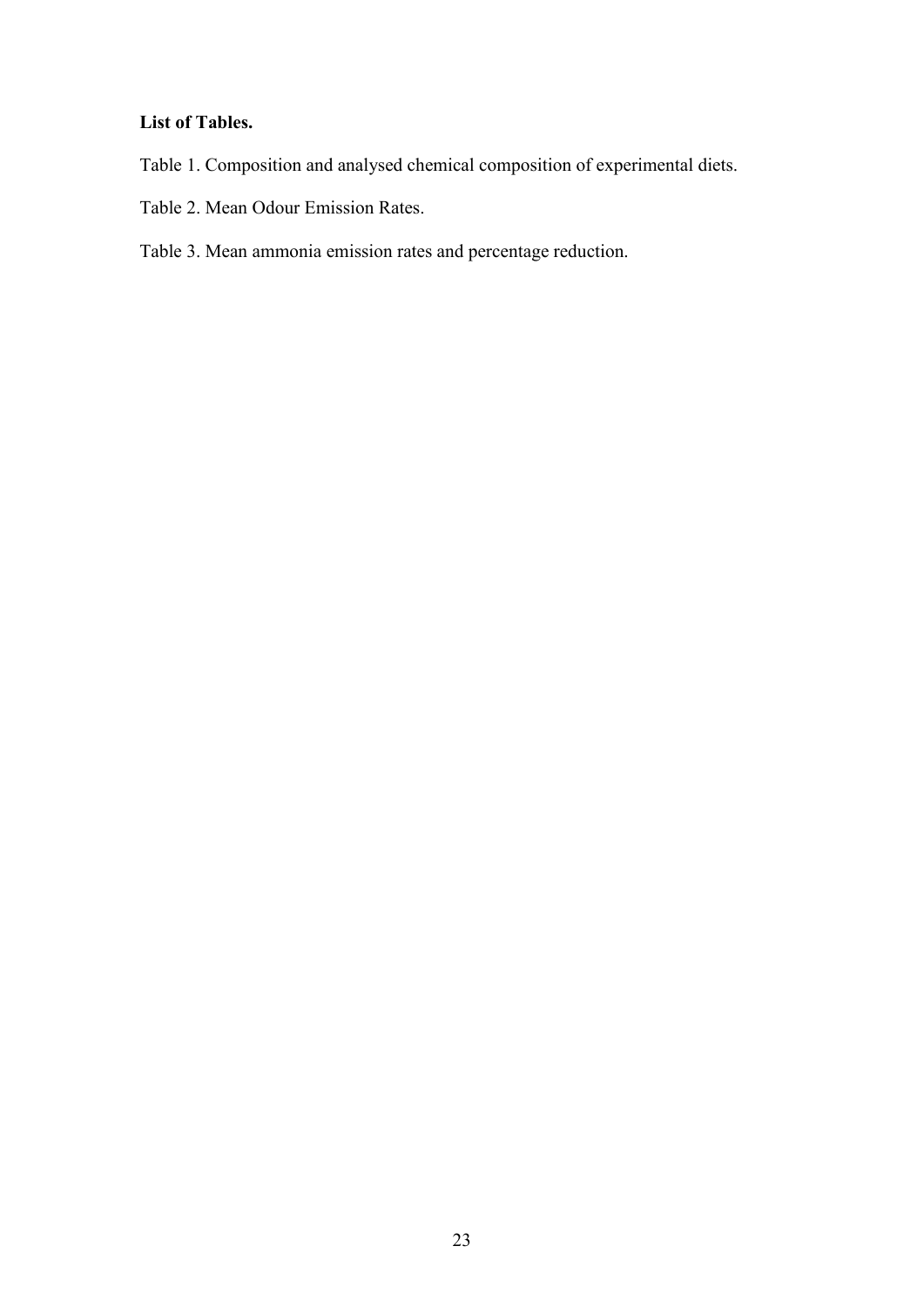| Diets                                             |       |       |       |       |  |  |
|---------------------------------------------------|-------|-------|-------|-------|--|--|
| Crude Protein $(g.kg^{-1})$                       | 220   | 190   | 160   | 130   |  |  |
| Ingredient Inclusion ( $kg$ tonne <sup>-1</sup> ) |       |       |       |       |  |  |
| Wheat                                             | 637.5 | 722.5 | 810.0 | 887.7 |  |  |
| Soya Bean Meal                                    | 309.2 | 224.2 | 136.7 | 60.0  |  |  |
| Soya Oil                                          |       |       |       | 13.3  |  |  |
| DeviCare <sup>®</sup> Supplement <sup>1</sup>     | 25.0  | 25.0  | 25.0  | 25.0  |  |  |
| Amino Acid Pack <sup>2</sup>                      | 15.0  | 15.0  | 15.0  | 15.0  |  |  |
| Analysed Composition $(g.kg^{-1})$                |       |       |       |       |  |  |
| Dry Matter                                        | 873.2 | 875.1 | 873.0 | 877.1 |  |  |
| Crude Protein                                     | 209.0 | 184.6 | 157.4 | 131.7 |  |  |
| Crude<br>Oil<br>(Ether                            | 29.4  | 26.9  | 27.3  | 33.0  |  |  |
| Extract)                                          |       |       |       |       |  |  |
| Crude Fibre                                       | 38.4  | 39.1  | 36.4  | 29.3  |  |  |
| Ash                                               | 53.2  | 48.9  | 46.4  | 38.2  |  |  |
| Gross Energy $(MJ.kg^{-1})$                       | 15.98 | 15.82 | 15.52 | 15.81 |  |  |
|                                                   |       |       |       |       |  |  |
| Relative Cost Index <sup>3</sup>                  | 1.00  | 1.05  | 1.15  | 1.30  |  |  |

Table 1. Composition and analysed chemical composition of experimental diets

1 The supplement (Devicare, Devenish Nutrition, Belfast, N. Ireland) provided minerals and vitamins (per kg diet) as follows 14,000 iu Vitamin A (4.2 mg retinol), 2,800 iu Vitamin D (0.07 mg cholecalciferol), 80 iu Vitamin E (80 mg DL-alpha tocopherol), 120 mg Copper as copper sulphate and 0.4 g Selenium as sodium selenite.

2 The amino acid pack contained supplementary synthetic Lysine to maintain a dietary Lysine content of 11 g.kg-1, and synthetic Methionine, Threonine and Tryptophan on calcium carbonate carrier maintaining minimum dietary levels of 60, 65 and 20 % Methionine + Cysteine, Threonine and Tryptophan respectively and relative to Lysine in the finished diet.

3 The relative cost of each diet was estimated according to raw material prices at time of publishing and is largely influenced by the additional cost of synthetic amino acid use in low protein diets. The costs of both soybean meal and synthetic amino acids are influenced by market conditions, which will impact the accuracy of this index.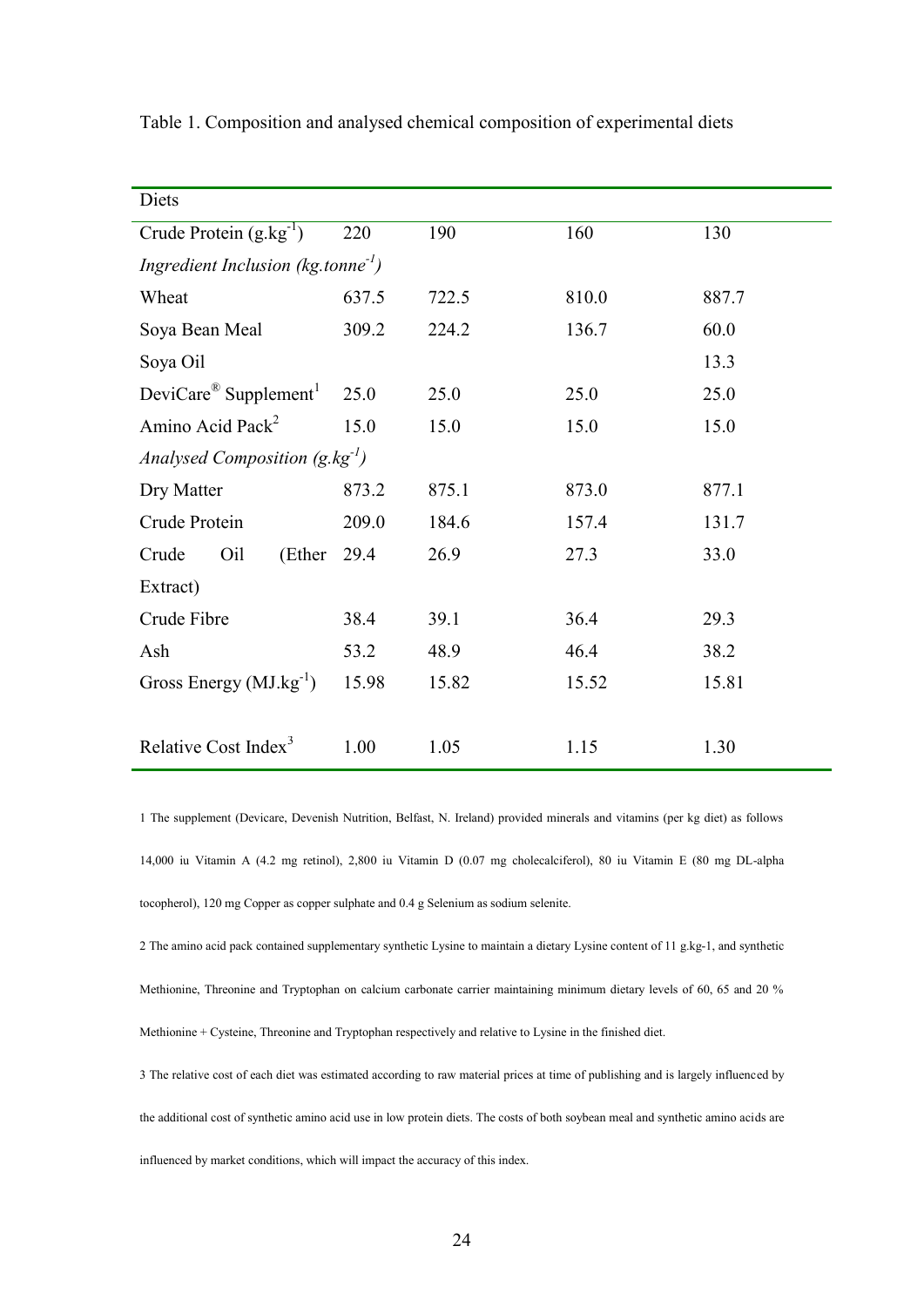| Crude Protein 130 g kg <sup>-1</sup> 160 g kg <sup>-1</sup> 190 g kg <sup>-1</sup> 220 g kg <sup>-1</sup> S.E. P value  |                 |                                 |          |       |
|-------------------------------------------------------------------------------------------------------------------------|-----------------|---------------------------------|----------|-------|
|                                                                                                                         |                 |                                 | $(n=60)$ |       |
| Odour                                                                                                                   |                 |                                 |          |       |
| $Ou_E$ s <sup>-1</sup> animal <sup>-1</sup> 12.11 <sup>a</sup> 13.24 <sup>a</sup> 19.57 <sup>b</sup> 17.59 <sup>b</sup> |                 |                                 | 1.5      | 0.005 |
| $\text{Ou}_\text{E} \text{ s}^{-1}$ $\text{LU}^{-1}$                                                                    | $77.64^{\rm a}$ | $80.03^a$ $115.80^b$ $102.88^b$ | 8.1      | 0.009 |

Table 2. Mean Odour Emission Rates.

<sup>abc</sup> Means with the same superscript within rows are not significantly different ( $P > 0.05$ )